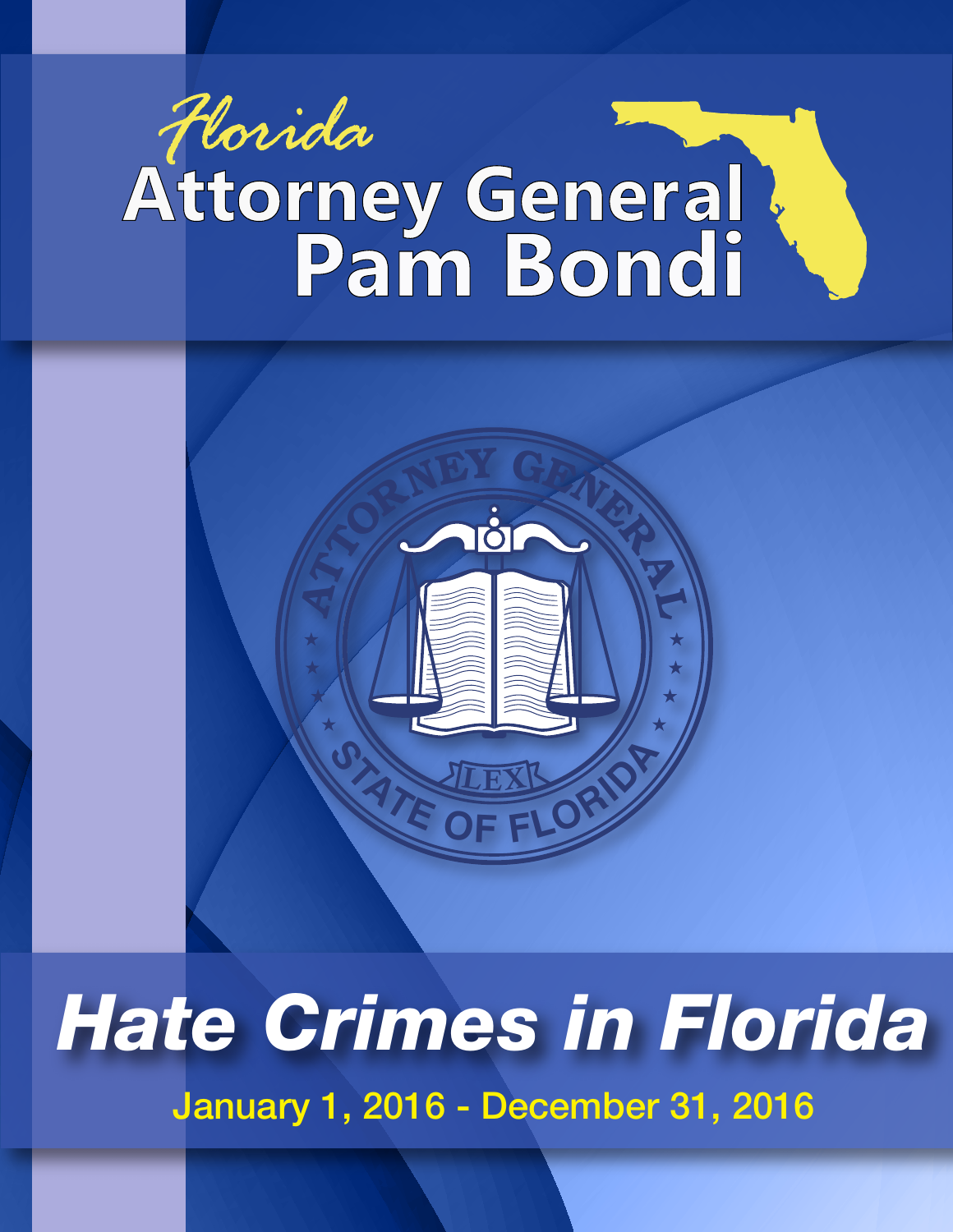# **Table of Contents**

| <b>Types of Offenses</b>                              |
|-------------------------------------------------------|
|                                                       |
|                                                       |
|                                                       |
|                                                       |
|                                                       |
| Hate Crimes by Offenses and Motivation Type by County |
| <b>Appendices</b>                                     |
| .21<br>Appendix 1 - Hate Crimes Reporting             |
|                                                       |
|                                                       |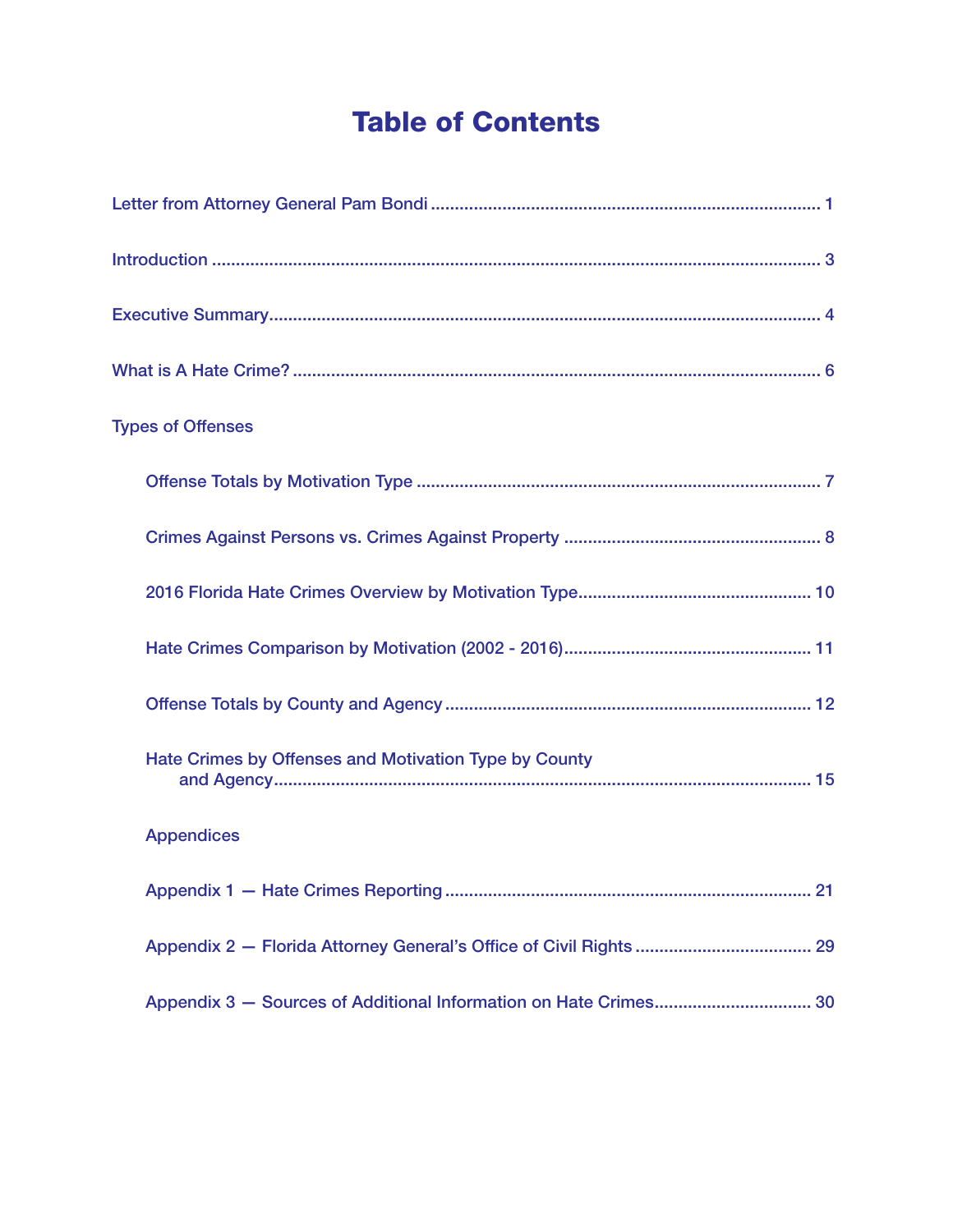

Fellow Floridians:

The Florida Attorney General's Office publishes the annual Report on Hate Crimes in Florida. Hate crimes are senseless, criminal acts based on hatred and bias towards individuals or groups because of race, religion, sexual orientation or other personal characteristics.

This report provides end-of-year statistics for criminal offenses in our state that involve hate crimes as reported by law enforcement agencies throughout Florida. According to this year's report, 124 hate crimes were reported statewide from January 1, through December 31, 2016.

Anyone who suspects that a hate crime, or any crime, has occurred should report it to law enforcement immediately.

Working together, we will continue our efforts to end the commission of these crimes in our great state and ensure Florida remains a safe place for all of our citizens to live and raise a family.

Sincerely,

Pam Bondi Attorney General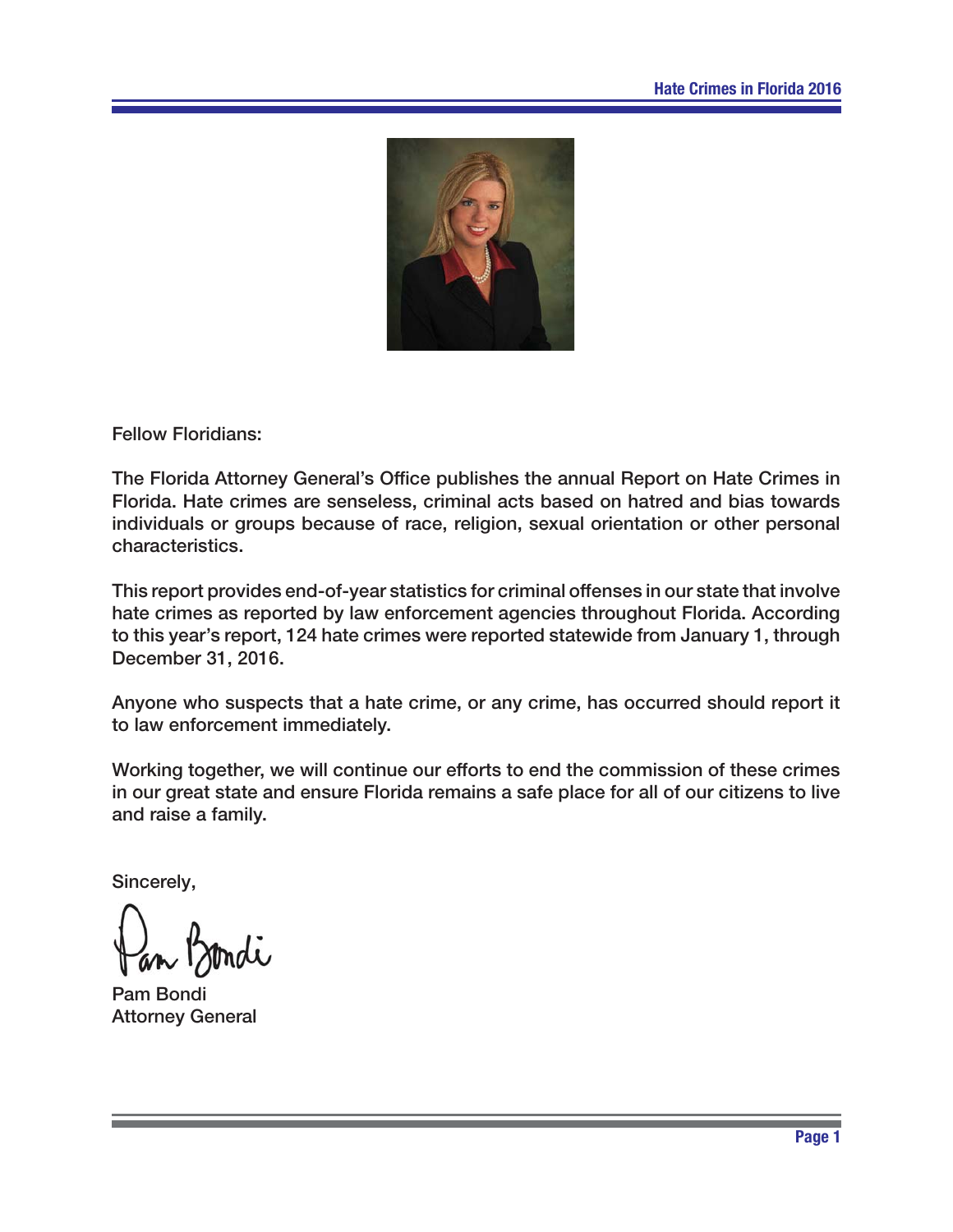# **NOTE**

The responsiveness of law enforcement and the success of community initiatives to identify hate crime incidents cannot be measured solely through statistics. Attempts to rank or categorize any agency, county or region based on the number of reported hate crime incidents would be misleading. Such a ranking or comparison would unfairly penalize those agencies that have vigorous reporting policies by making it appear their jurisdictions are more prone to incidents of hate crimes when, in fact, they are providing a more accurate report of qualifying incidents.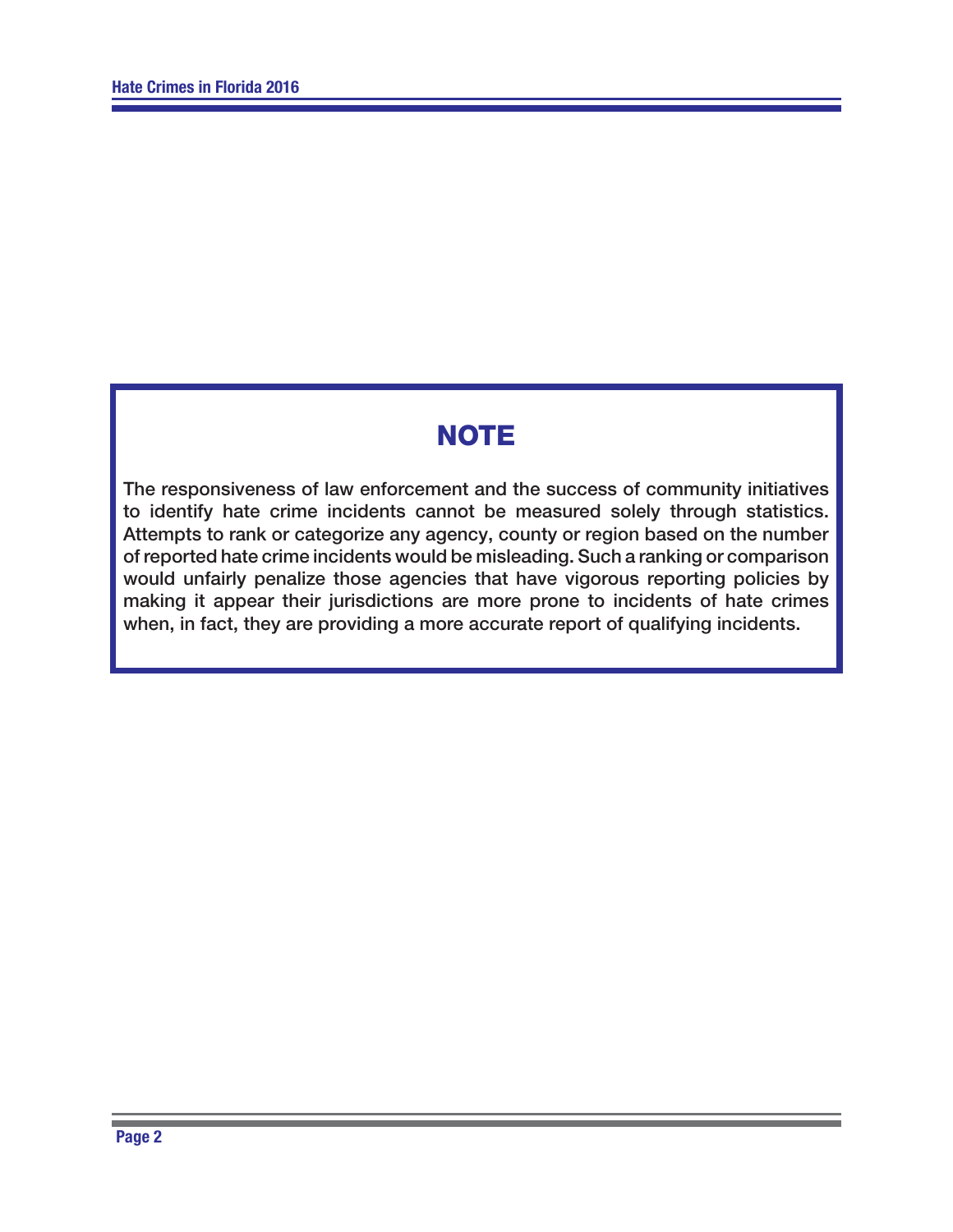# **Introduction**

In 1989, the Florida Legislature passed laws designed to address the issue of hate crimes. Section 775.085, Florida Statutes, was created to increase penalties for convictions of crimes where there was evidence of certain prejudice. Additionally, the Hate Crimes Reporting Act, Section 877.19, Florida Statutes, was passed to require law enforcement agencies to report hate crimes to the Florida Department of Law Enforcement (FDLE) and required the Attorney General's Office to publish an annual summary of data collected by FDLE.

Through its Hate Crime Program, Florida collects data on hate-related offenses for each incident reported. Because each reported crime may have more than one victim, these multiple victims are reflected in Florida's hate crime offense totals. For example, if two individuals are victims of a single hate crime, Florida will count two offenses for that particular incident. The National Hate Crime Program does not reflect multiple victims in its offense count; therefore, Florida's hate crime offense totals may differ from figures included in reports on the national level.

This 2016 Hate Crimes in Florida Report covers the period from January 1, 2016, through December 31, 2016. The information was collected from local law enforcement agencies by FDLE's Division of Criminal Information Systems, Special Services Bureau. The data was tabulated by FDLE and provided to the Attorney General's Office for summary and distribution.

Included with this report are excerpts from FDLE's Hate Crime Report Manual and sources of information regarding hate crimes (see Appendices). The information is provided as a reference with respect to what constitutes various criminal offenses and when those offenses are deemed to be motivated by hate.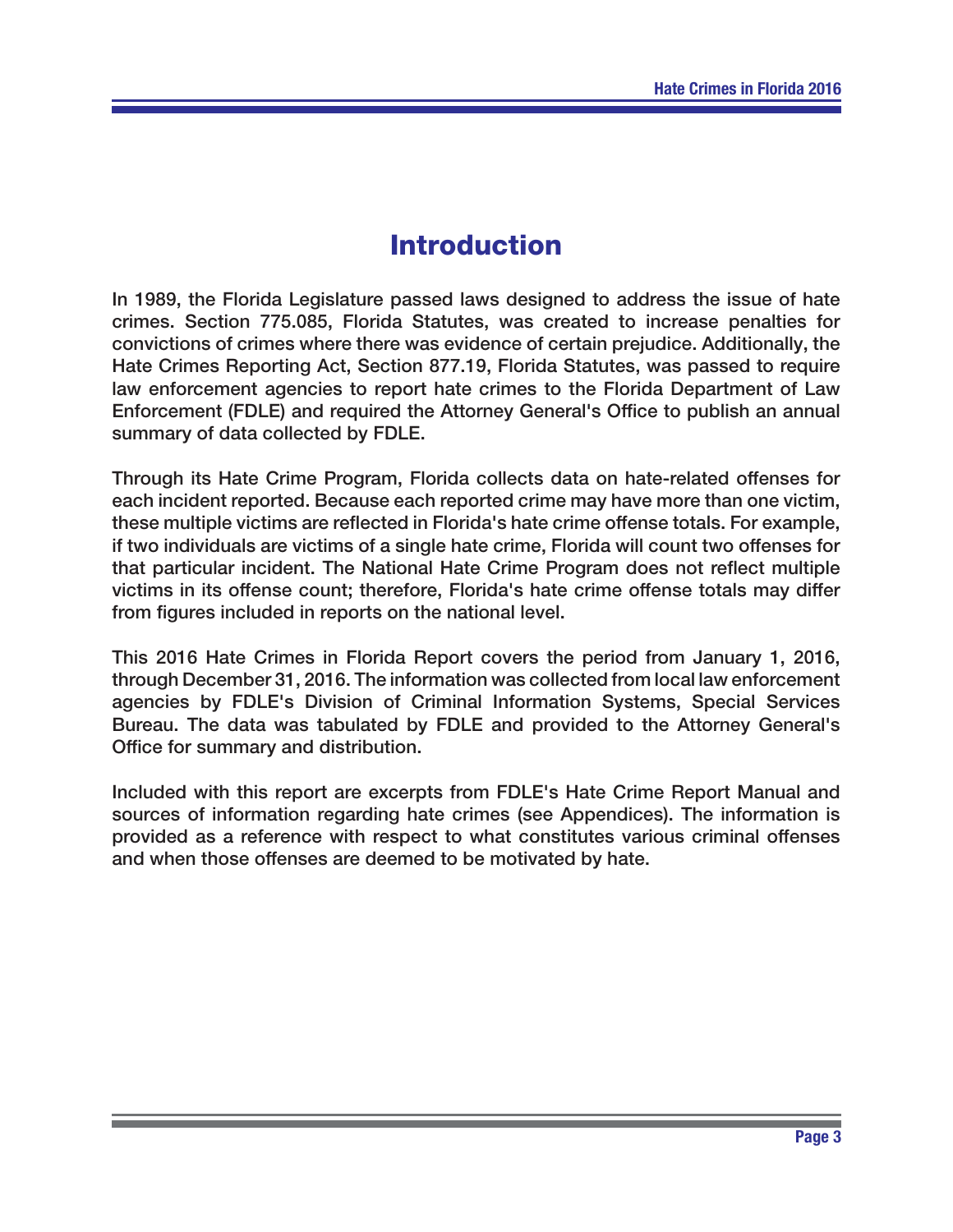# **Executive Summary**

The 2016 Hate Crimes in Florida Report contains data reported by individual local law enforcement agencies throughout Florida. These agencies reported the occurrence of hate crime incidents in 2016 under the Uniform Crime Reporting (UCR) information system. Currently, 396 agencies participate in the UCR system and this report is based solely on the information provided to FDLE by the reporting agencies.

Of the 396 participating agencies, 49 agencies reported hate crimes in 2016, compared to 42 agencies that reported hate crimes the previous year. This year's total represents 12.4 percent of the agencies that participate in the UCR reporting system.

The report shows the number of hate crimes committed and the nature of the alleged motivation behind the offenses. During 2016, there were 124<sup>\*</sup> reported hate crimes in Florida. Hate crimes motivated by the victim's race/color represented 41.9 percent of all reported hate crimes, followed by sexual orientation at 36.3 percent; religion at 21.0 percent; ethnicity/national origin at 1.6 percent; mental disability at 0.8 percent. No hate crimes were reported under the categories of physical disability or advanced age.

There are two categories of hate crime offenses: crimes against persons and crimes against property. Crimes against persons accounted for 69.4 percent of all incidents reported in 2016. Crimes against property accounted for the remaining 30.6 percent.

As variations may exist among law enforcement agencies in how hate crime data is gathered and reported, it is important to note that this report does not include unreported crimes or crimes that may be hate-related but are not classified as such by the local reporting agencies.

This report also does not include data regarding hate crimes committed against the homeless. Although homeless status was added as a protected class in Section 775.085, Florida Statutes in 2010, no data is available because homeless status is not part of the UCR and is not required to be collected by law enforcement agencies or FDLE as part of the Hate Crimes Reporting Act.

<sup>\*</sup> The 2016 Hate Crimes in Florida Report does not include in its official total, the victims of the Pulse Nightclub shooting in Orlando, Florida. These crimes were not classified as hate crimes by the Orlando Police Department in the Uniform Crime Reporting Information System.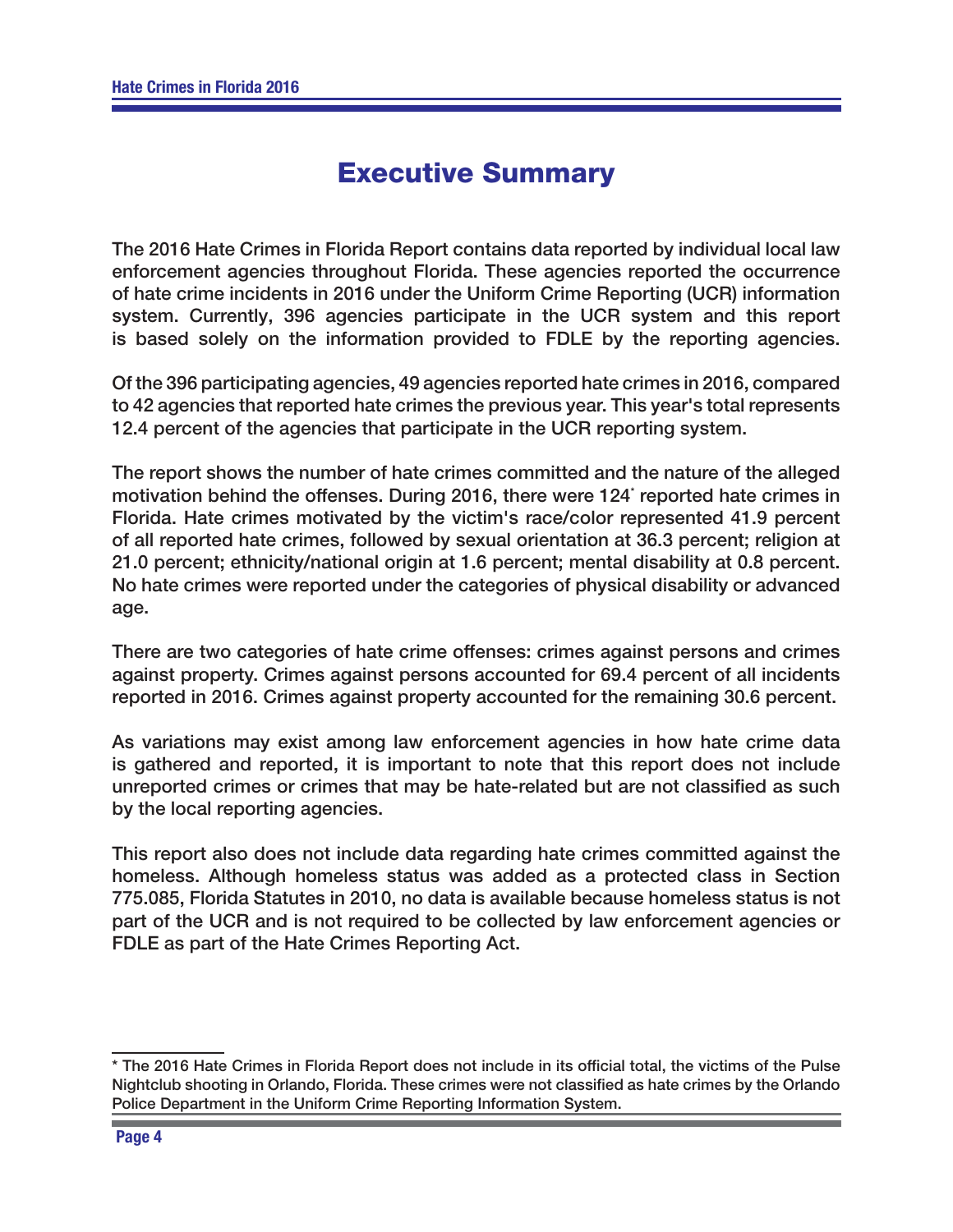# **2016 Florida Hate Crimes Statute**

**775.085 Evidencing prejudice while committing offense: reclassification.** -

**(1)(a) The penalty for any felony or misdemeanor**  shall be reclassified as provided in this subsection **if the commission of such felony or misdemeanor evidences prejudice based on the race, color, ancestry, ethnicity, religion, sexual orientation, national origin, homeless status, mental or physical disability, or advanced age of the victim:** 

**1. A misdemeanor of the second degree is**  reclassified to a misdemeanor of the first degree.

**2.** A misdemeanor of the first degree is reclassified **to a felony of the third degree.**

**3.** A felony of the third degree is reclassified to a **felony of the second degree.**

**4.** A felony of the second degree is reclassified to a felony of the first degree.

**5.** A felony of the first degree is reclassified to a **life felony.**

**(b) As used in paragraph (a), the term:** 

**1. "Mental or physical disability" means that the victim suff ers from a condition of physical or mental incapacitation due to a developmental disability, organic brain damage, or mental illness, and has one or more physical or mental limitations that restrict the victim's ability to perform the normal activities of daily living.**

**2. "Advanced age" means that the victim is older than 65 years of age.**

**3. "Homeless status" means that the victim:** 

**a. Lacks a fi xed, regular, and adequate nighttime residence; or**

**b. Has a primary nighttime residence that is:** 

**(I) A supervised publicly or privately operated shelter designed to provide temporary living accommodations; or**

**(II) A public or private place not designed for, or ordinarily used as, a regular sleeping accommodation for human beings.**

**(2) A person or organization that establishes by clear and convincing evidence that it has been coerced, intimidated, or threatened in violation of this section has a civil cause of action for treble** 

**damages, an injunction, or any other appropriate relief in law or in equity. Upon prevailing in such civil action, the plaintiff may recover reasonable attorney's fees and costs.**

**(3) It is an essential element of this section that the**  record reflect that the defendant perceived, knew, or **had reasonable grounds to know or perceive that the victim was within the class delineated in this section. History.—s. 1, ch. 89-133; s. 1, ch. 91-83; s. 1, ch. 98- 83; s. 1, ch. 99-172; s. 1, ch. 2010-46.**

**877.19 Hate Crimes Reporting Act.—** 

**(1) SHORT TITLE.—This section may be cited as the "Hate Crimes Reporting Act."**

**(2) ACQUISITION AND PUBLICATION OF DATA.—The Governor, through the Florida Department of Law Enforcement, shall collect and disseminate data on incidents of criminal acts that evidence prejudice based on race, religion, ethnicity, color, ancestry, sexual orientation, or national origin. All law enforcement agencies shall report monthly to the Florida Department of Law Enforcement concerning such off enses in such form and in such manner as prescribed by rules adopted by the department. Such information shall be compiled by the department and disseminated upon request to any local law enforcement agency, unit of local government, or state agency.**

**(3) LIMITATION ON USE AND CONTENT OF DATA.—** Such information is confidential and exempt from s. **119.07(1). Data required pursuant to this section shall be used only for research or statistical purposes and shall not include any information that may reveal the identity of an individual victim of a crime.**

**(4) ANNUAL SUMMARY.—The Attorney General shall publish an annual summary of the data required pursuant to this section.**

**History.—s. 1, ch. 89-132; s. 2, ch. 91-83; s. 1, ch. 94- 125; s. 432, ch. 96-406.**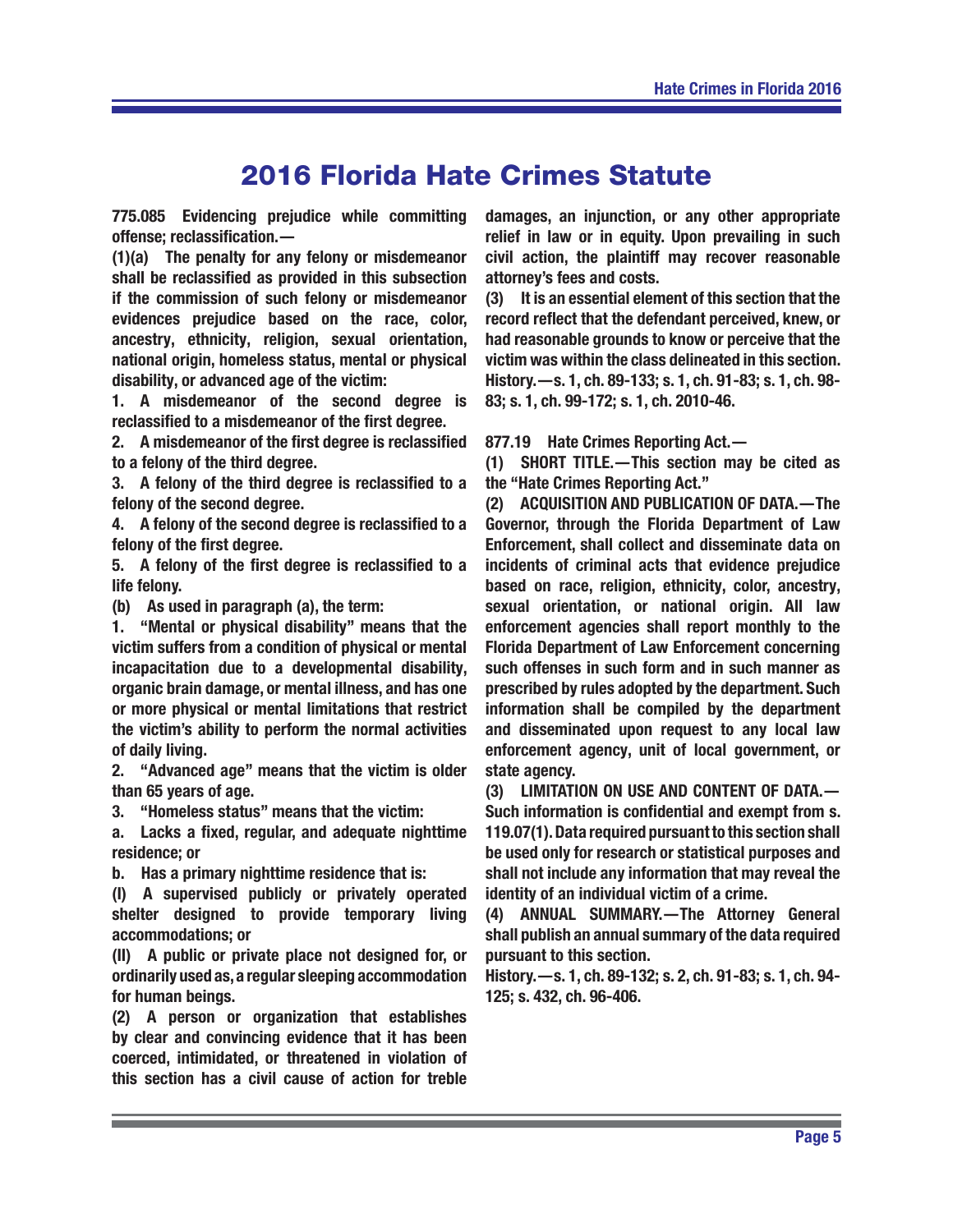# *What is a Hate Crime?*

A hate crime is an act committed or attempted by one person or group against another - or that person's property - that in any way constitutes an expression of hatred toward the victim based on his or her personal characteristics. It is a crime in which the perpetrator intentionally selects the victim based on one of the following characteristics: race, color, religion, ethnicity, ancestry, national origin, sexual orientation, homeless status, advanced age or mental/physical disability.

The Florida Department of Law Enforcement notes in its Hate Crime Training Manual, that the motivation behind the act is the key element in determining whether an incident is hate-related. Ultimately, it is up to the judgment of individual law enforcement officers and agencies to determine whether a particular incident constitutes a hate crime and is therefore reported as such to the state.

| Year | <b>Total Reported</b><br><b>Hate Crimes</b> | <b>Change from</b><br><b>Previous Year</b> |
|------|---------------------------------------------|--------------------------------------------|
| 2002 | 306                                         | $-8.7%$                                    |
| 2003 | 275                                         | $-10.1%$                                   |
| 2004 | 334                                         | $+21.5%$                                   |
| 2005 | 260                                         | $-22.2%$                                   |
| 2006 | 259                                         | $-0.3%$                                    |
| 2007 | 193                                         | $-25.5%$                                   |
| 2008 | 182                                         | $-5.7%$                                    |
| 2009 | 148                                         | $-18.7%$                                   |
| 2010 | 149                                         | $+.7\%$                                    |
| 2011 | 139                                         | $-6.7%$                                    |
| 2012 | 170                                         | $+22.3%$                                   |
| 2013 | 124                                         | $-27.1%$                                   |
| 2014 | 73                                          | $-41.1%$                                   |
| 2015 | 102                                         | $+39.7%$                                   |
| 2016 | 124                                         | $+21.6%$                                   |

## **Table 1. Hate Crimes Reported by Year.**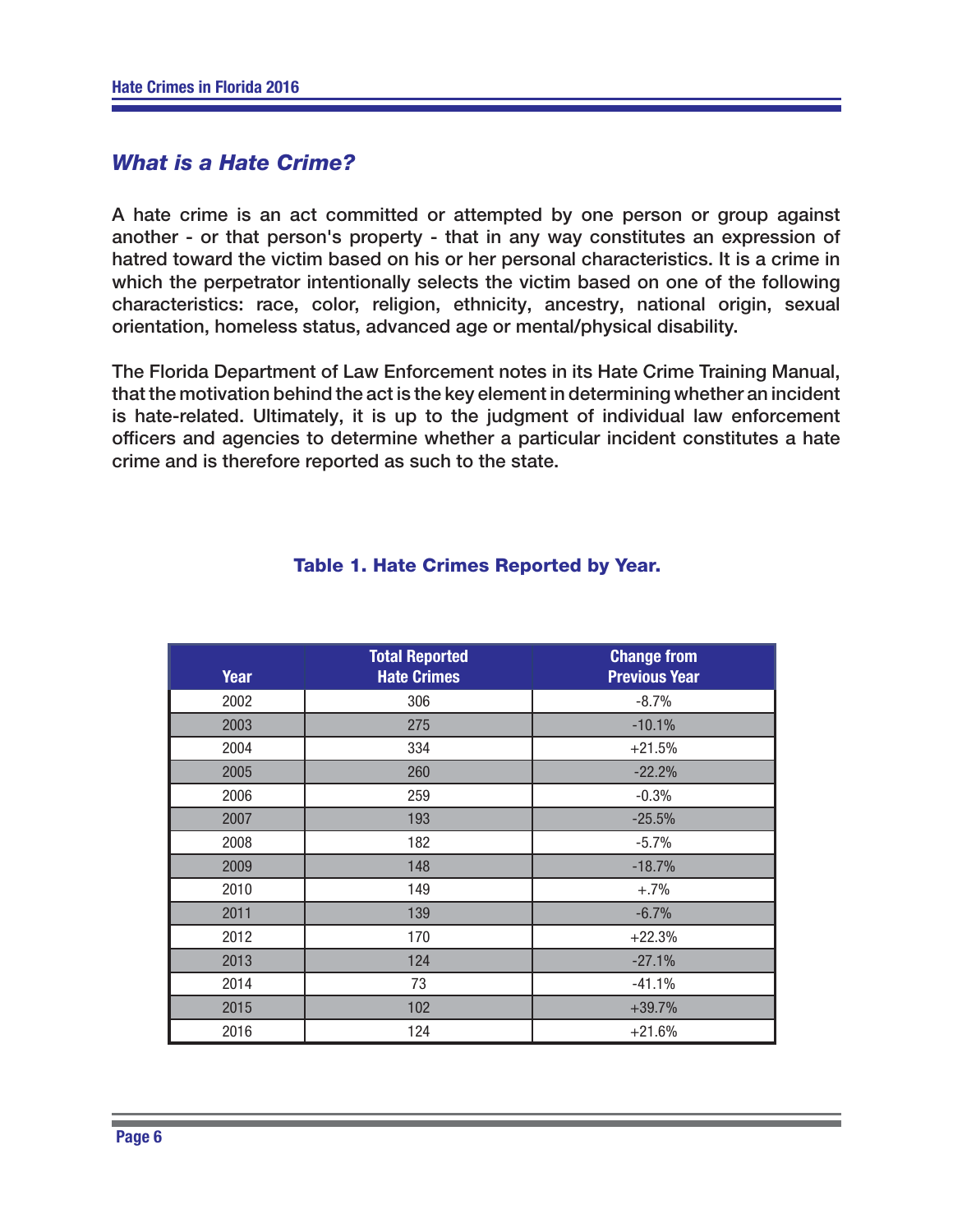# **Types of Offenses**

Reported hate crime offenses in 2016 included simple and aggravated assault, while intimidation and vandalism were other frequent forms of hate crimes.

| <b>Offenses</b>                                     | Race/<br><b>Color</b> | <b>Religion</b> | Ethnicity/<br><b>National</b><br><b>Origin</b> | <b>Sexual</b><br><b>Orientation</b> | <b>Physical</b><br><b>Disability</b> | <b>Mental</b><br><b>Disability</b> | <b>Advanced</b><br>Age | <b>Totals</b> |
|-----------------------------------------------------|-----------------------|-----------------|------------------------------------------------|-------------------------------------|--------------------------------------|------------------------------------|------------------------|---------------|
| Arson                                               |                       |                 |                                                |                                     |                                      |                                    |                        |               |
| Robbery                                             |                       |                 |                                                | 3                                   |                                      |                                    |                        | 5             |
| <b>Aggravated Assault</b>                           | 12                    | 11              |                                                | 9                                   |                                      |                                    |                        | 32            |
| Burglary/Breaking and<br>Entering                   |                       |                 |                                                |                                     |                                      |                                    |                        |               |
| <b>Simple Assault</b>                               | 13                    |                 | $\overline{2}$                                 | 12                                  |                                      |                                    |                        | 28            |
| <b>Intimidation</b>                                 | 6                     | $\overline{2}$  |                                                | 13                                  |                                      |                                    |                        | 21            |
| Destruction/Damage/<br><b>Vandalism of Property</b> | 17                    | 11              |                                                | 8                                   |                                      |                                    |                        | 36            |
| <b>Totals</b>                                       | 50                    | 26              | 2                                              | 45                                  |                                      |                                    |                        | 124           |

# **Table 2. Offense Totals by Motivation Type January 1 – December 31, 2016**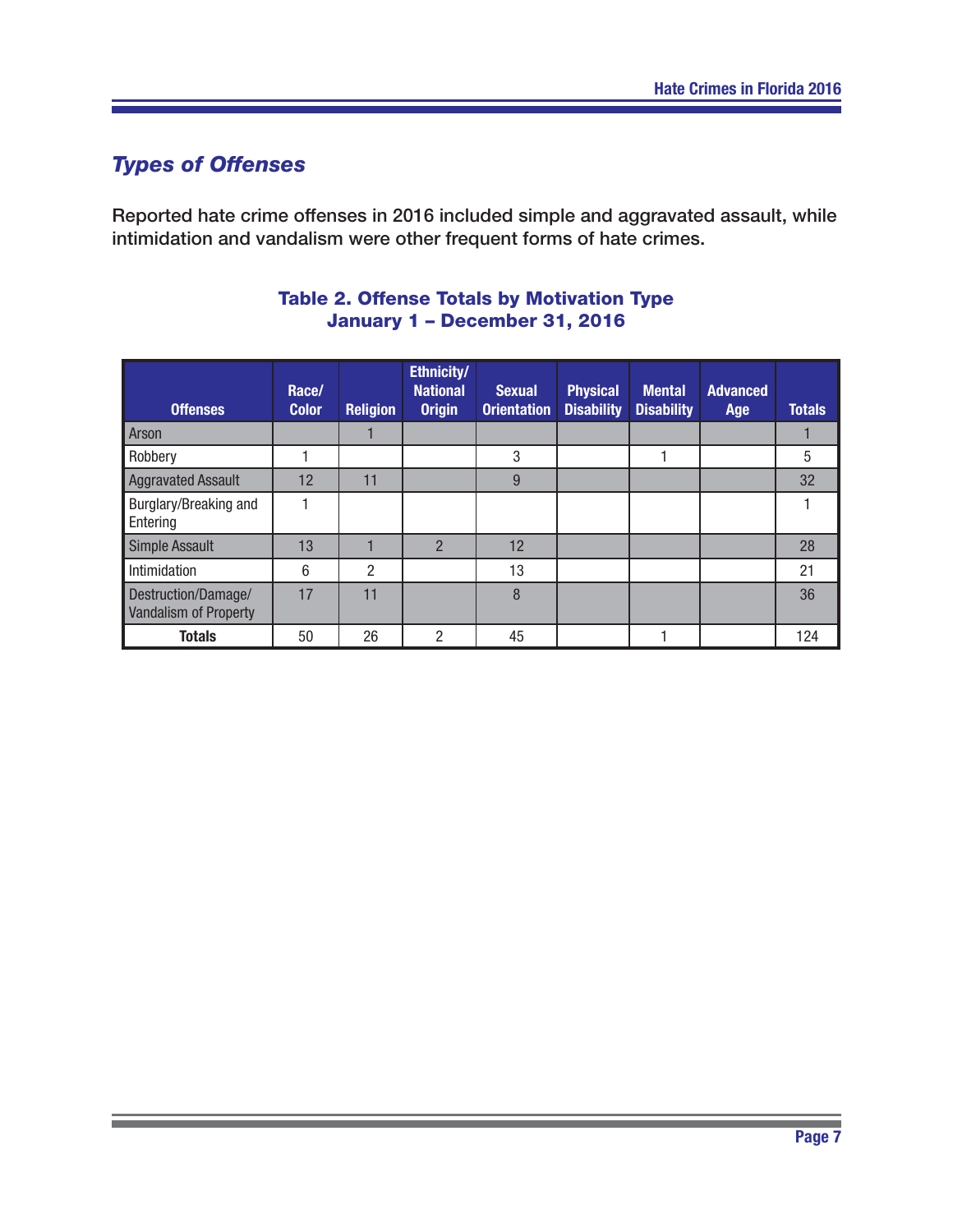# *Crimes Against Persons vs. Crimes Against Property*

Hate crimes are classified as crimes against persons or crimes against property. In 2016, there were 86 reported hate crimes committed against persons. These offenses against persons included robbery, simple assault, aggravated assault and intimidation.

The remaining 38 offenses were committed against property, including arson, vandalism and burglary.

| <b>Year</b> | <b>Total Crimes</b><br><b>Against Persons</b> | <b>Percent Of</b><br><b>Total</b> | <b>Total Crimes</b><br><b>Against Property</b> | <b>Percent Of</b><br><b>Total</b> |
|-------------|-----------------------------------------------|-----------------------------------|------------------------------------------------|-----------------------------------|
| 2002        | 220                                           | 72%                               | 86                                             | 28%                               |
| 2003        | 186                                           | 68%                               | 89                                             | 32%                               |
| 2004        | 254                                           | 76%                               | 80                                             | 24%                               |
| 2005        | 185                                           | 71%                               | 75                                             | 29%                               |
| 2006        | 171                                           | 66%                               | 88                                             | 34%                               |
| 2007        | 129                                           | 66.8%                             | 64                                             | 33.2%                             |
| 2008        | 120                                           | 65.9%                             | 62                                             | 34.1%                             |
| 2009        | 106                                           | 71.6%                             | 42                                             | 28.4%                             |
| 2010        | 99                                            | 66.4%                             | 50                                             | 33.6%                             |
| 2011        | 94                                            | 67.6%                             | 45                                             | 32.4%                             |
| 2012        | 117                                           | 68.8%                             | 53                                             | 31.2%                             |
| 2013        | 78                                            | 62.9%                             | 46                                             | 37.1%                             |
| 2014        | 48                                            | 65.8%                             | 25                                             | 34.2%                             |
| 2015        | 68                                            | 66.7%                             | 34                                             | 33.3%                             |
| 2016        | 86                                            | 69.4%                             | 38                                             | 30.6%                             |

#### **Table 3. Crimes Against Persons vs. Crimes Against Property (2002–2016)**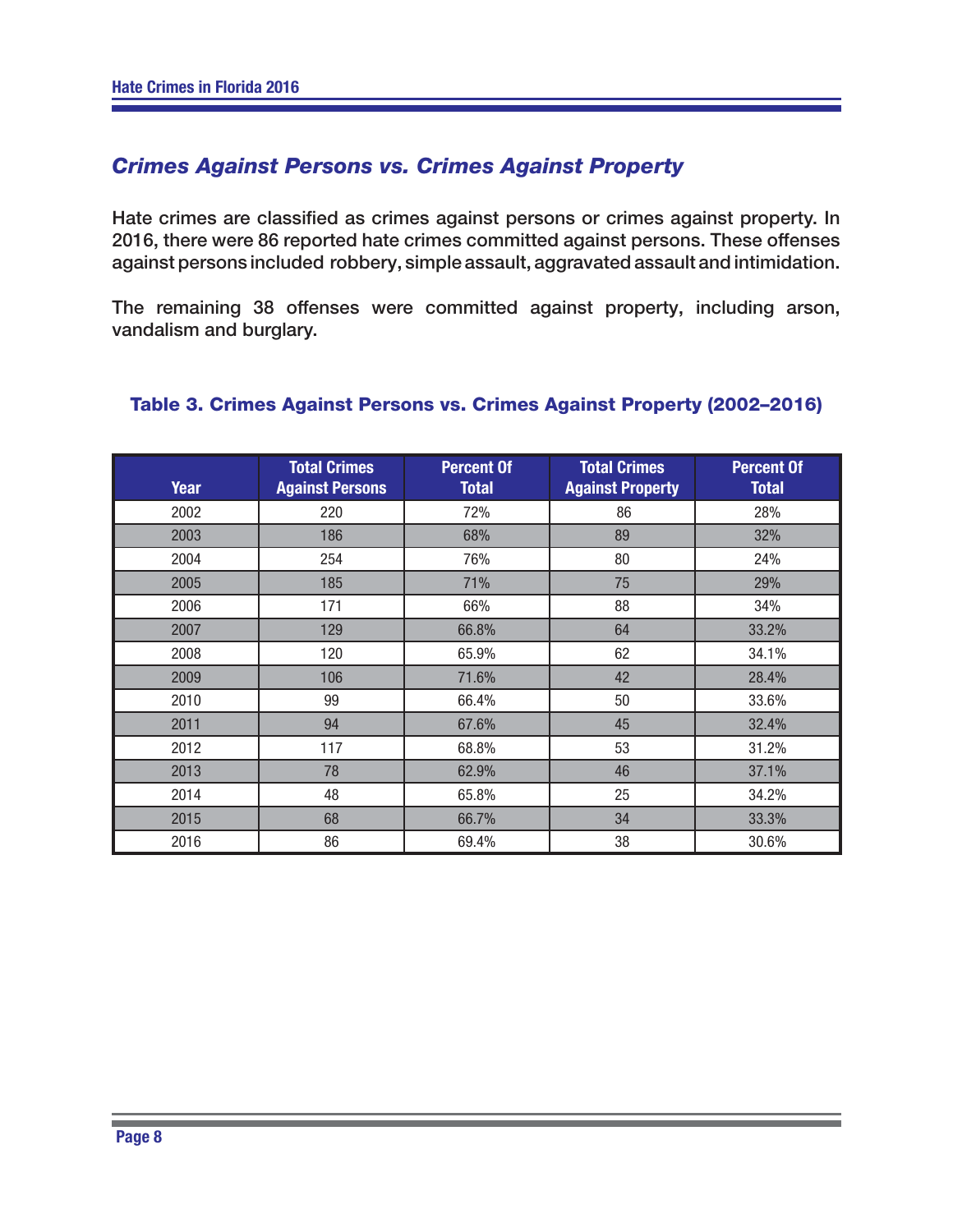Out of the 124 hate crimes committed in 2016 in Florida, 60 were in the form of assaults (aggravated or simple assault).

|  |  |  |  |  | Table 4. Assaults as Share of All Hate Crimes (2002-2016) |
|--|--|--|--|--|-----------------------------------------------------------|
|--|--|--|--|--|-----------------------------------------------------------|

| <b>Report Year</b> | <b>Total Offenses</b> | <b>Number Of Assaults</b> | <b>Percent of Total</b> |
|--------------------|-----------------------|---------------------------|-------------------------|
| 2002               | 306                   | 156                       | 51.0%                   |
| 2003               | 275                   | 134                       | 48.7%                   |
| 2004               | 334                   | 177                       | 53.0%                   |
| 2005               | 260                   | 106                       | 40.8%                   |
| 2006               | 259                   | 115                       | 44.4%                   |
| 2007               | 193                   | 96                        | 49.7%                   |
| 2008               | 182                   | 82                        | 45.1%                   |
| 2009               | 148                   | 65                        | 43.9%                   |
| 2010               | 149                   | 58                        | 38.9%                   |
| 2011               | 139                   | 72                        | 51.8%                   |
| 2012               | 170                   | 88                        | 51.8%                   |
| 2013               | 124                   | 47                        | 37.9%                   |
| 2014               | 73                    | 40                        | 54.8%                   |
| 2015               | 102                   | 41                        | 40.2%                   |
| 2016               | 124                   | 60                        | 48.4%                   |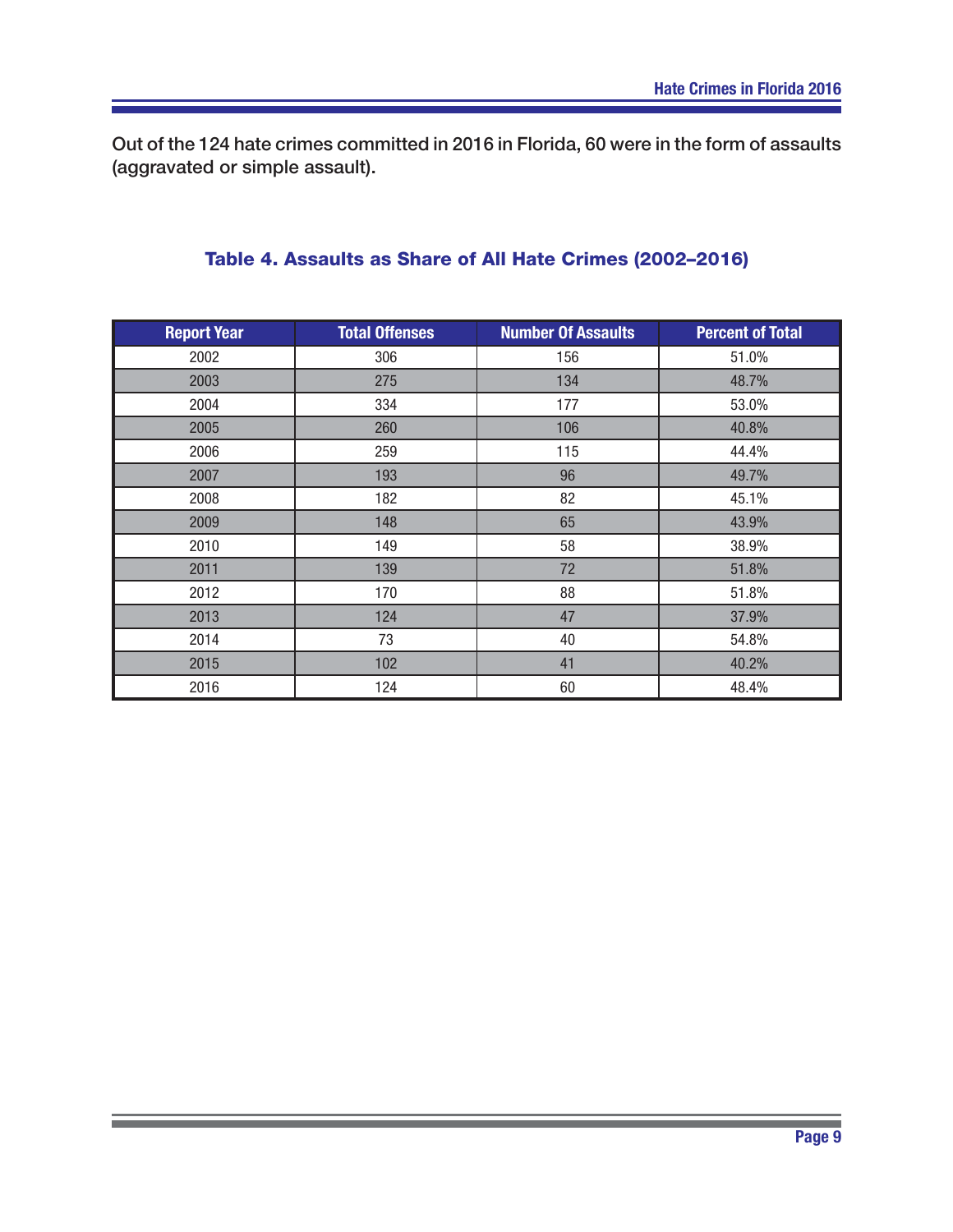# *Motivation*

In 2016, race and sexual orientation accounted for 76.6 percent of all reported hate crimes. Race accounted for 40.3 percent of all reported hate crimes. Sexual orientation accounted for 36.3 percent of all reported hate crimes. The victim's ethnicity/national origin, religion and mental disability comprised the remaining 23.4 percent of all reported hate crimes.

Table 5 provides a year-by-year breakdown of reported hate crimes by the five most common motivating factors.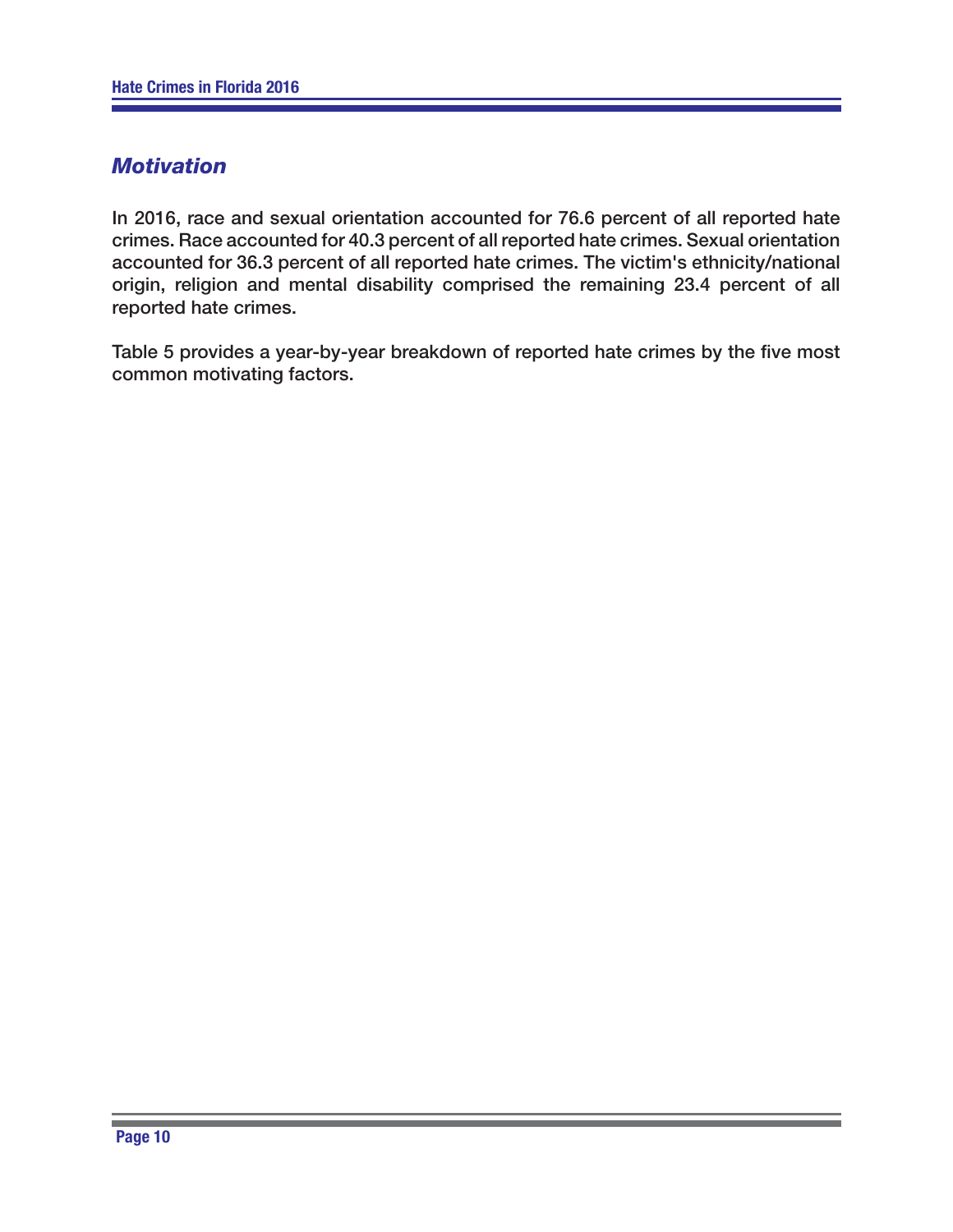|             | <b>RACE/COLOR</b>                   |                                   | <b>RELIGION</b>                     |                                   |                                     | <b>ETHNICITY/NAT'L ORIGIN</b>     | <b>SEXUAL ORIENTATION</b>           |                                   | <b>MENTAL DISABILITY</b>            |                                   |
|-------------|-------------------------------------|-----------------------------------|-------------------------------------|-----------------------------------|-------------------------------------|-----------------------------------|-------------------------------------|-----------------------------------|-------------------------------------|-----------------------------------|
| <b>YEAR</b> | <b>Number of</b><br><b>Offenses</b> | <b>Percent of</b><br><b>Total</b> | <b>Number of</b><br><b>Offenses</b> | <b>Percent of</b><br><b>Total</b> | <b>Number of</b><br><b>Offenses</b> | <b>Percent of</b><br><b>Total</b> | <b>Number of</b><br><b>Offenses</b> | <b>Percent of</b><br><b>Total</b> | <b>Number of</b><br><b>Offenses</b> | <b>Percent of</b><br><b>Total</b> |
| 2002        | 161                                 | 52.6%                             | 41                                  | 13.4%                             | 44                                  | 14.4%                             | 56                                  | 18.3%                             |                                     |                                   |
| 2003        | 135                                 | 49.1%                             | 34                                  | 12.4%                             | 51                                  | 18.6%                             | 55                                  | 20.0%                             |                                     |                                   |
| 2004        | 190                                 | 56.9%                             | 41                                  | 12.3%                             | 51                                  | 15.3%                             | 52                                  | 15.65                             | ٠                                   |                                   |
| 2005        | 130                                 | 50.0%                             | 36                                  | 13.8%                             | 58                                  | 22.3%                             | 34                                  | 13.1%                             |                                     |                                   |
| 2006        | 143                                 | 55.2%                             | 35                                  | 13.5%                             | 29<br>11.2%<br>52                   |                                   | 20.1%                               |                                   | ٠                                   |                                   |
| 2007        | 104                                 | 53.9%                             | 28                                  | 14.5%                             | 33<br>28<br>17.1%<br>14.5%          |                                   |                                     |                                   |                                     |                                   |
| 2008        | 86                                  | 47.3%                             | 38                                  | 20.9%                             | 22                                  | 12.1%                             | 35                                  | 19.2%                             |                                     | .05%                              |
| 2009        | 80                                  | 54.0%                             | 21                                  | 14.2%                             | 14                                  | 9.5%                              | 33                                  | 22.3%                             |                                     |                                   |
| 2010        | 69                                  | 46.3%                             | 29                                  | 19.5%                             | 19                                  | 12.7%                             | 32                                  | 21.5%                             |                                     |                                   |
| 2011        | 60                                  | 43.2%                             | 29                                  | 20.9%                             | 21                                  | 15.1%                             | 28                                  | 20.1%                             |                                     | 0.7%                              |
| 2012        | 92                                  | 54.1%                             | 17                                  | 10%                               | 11                                  | 6.5%                              | 49                                  | 28.8%                             |                                     | 0.6%                              |
| 2013        | 69                                  | 55.6%                             | 14                                  | 11.3%                             | 9                                   | 7.3%                              | 32                                  | 25.8%                             |                                     |                                   |
| 2014        | 36                                  | 49.3%                             | 13                                  | 17.8%                             | $\overline{7}$                      | 9.6%                              | 15                                  | 20.6%                             | $\overline{2}$                      | 2.7%                              |
| 2015        | 57                                  | 55.9%                             | 18                                  | 17.6%                             | $6\phantom{1}$                      | 5.9%                              | 21                                  | 20.6%                             |                                     |                                   |
| 2016        | 50                                  | 40.3%                             | 26                                  | 21.0%                             | 2                                   | 1.6%                              | 45                                  | 36.3%                             |                                     | 0.8%                              |

# **Table 5. Hate Crimes Comparison by Motivation (2002–2016)**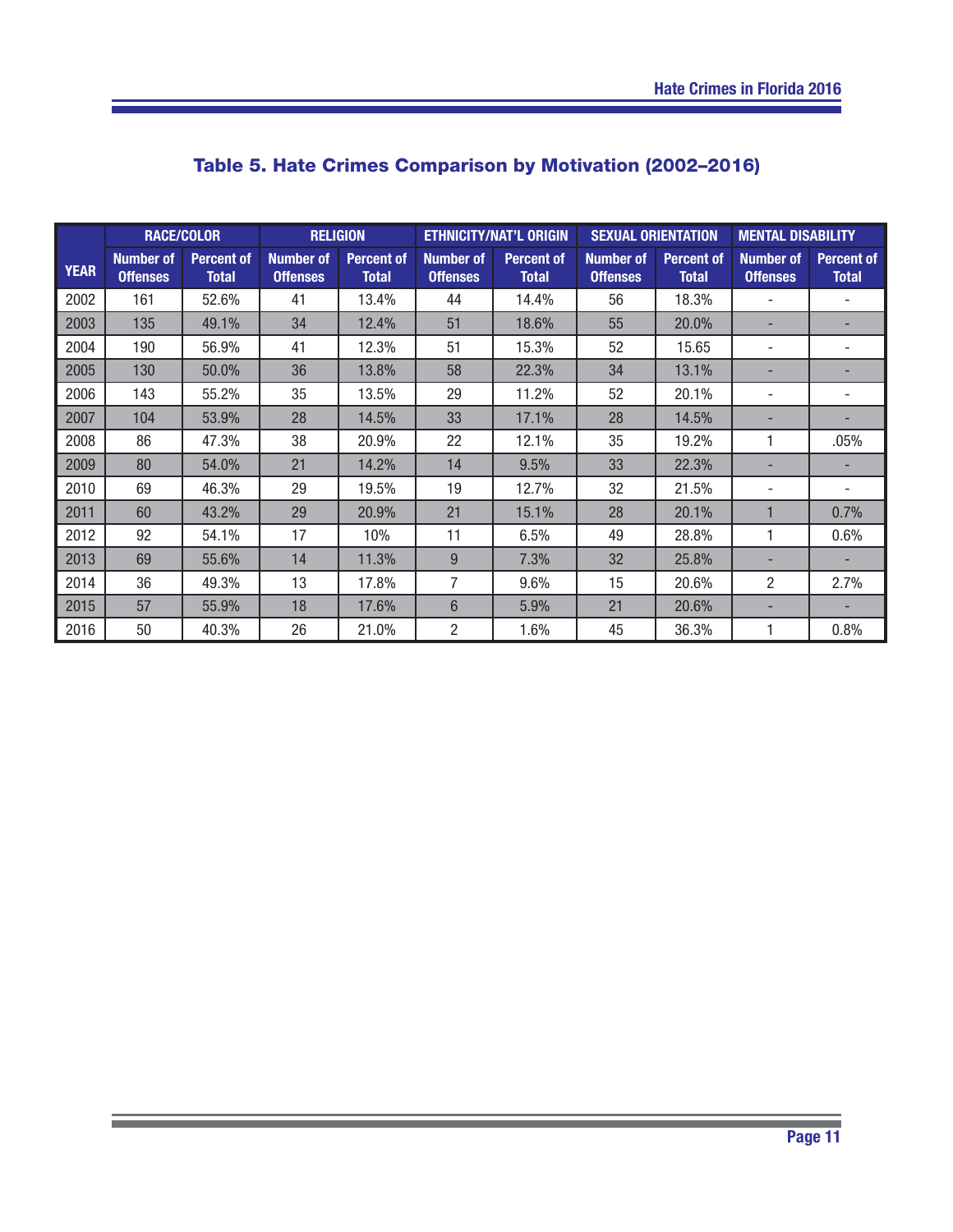# **Hate Crime Offenses by County and Agency**

In this report, basic information regarding the reported occurrences of hate crimes is provided in two separate tables: Offenses by County and Agency (Table 6) and, for each reporting county and agency, Hate Crimes by Offenses and Motivation Type (Table 7).

Hate crimes were reported in 21 Florida counties in 2016, compared to 24 in 2015. 2 counties reported hate crimes in 2016 after reporting none the previous year. Additionally, 6 counties reported hate crimes in 2015, but did not report any in 2016.

Miami-Dade County, Brevard County, Broward County and Orange County submitted the largest number of hate crime reports.

Reporting agencies in 2016 included county sheriffs' offices, police departments and a university police department. This report does not determine whether these statistics reflect an absence of hate crimes in certain counties or whether the differing figures are the result of how and whether such crimes are reported by victims to law enforcement agencies.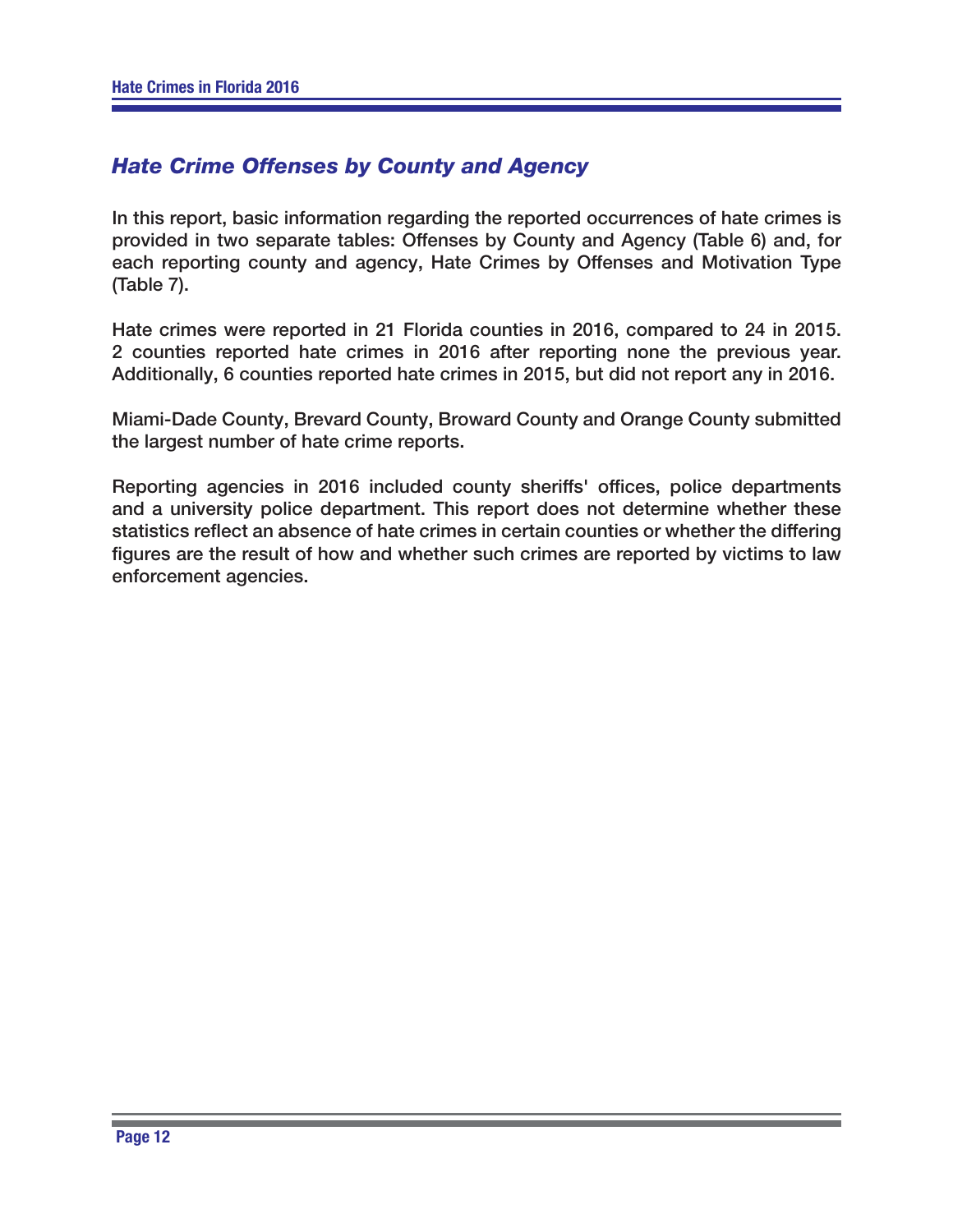# **Table 6. Offense Totals by County and Agency January 1, 2016 – December 31, 2016**

| <b>County</b>       | <b>Reporting Agency</b>                                             | <b>Totals</b>   |
|---------------------|---------------------------------------------------------------------|-----------------|
|                     | Gainesville Police Department                                       | 5               |
| <b>ALACHUA</b>      | University of Florida Police Department                             |                 |
|                     | <b>TOTAL</b>                                                        | $6\phantom{1}6$ |
| <b>BREVARD</b>      | <b>Brevard County Sheriff's Office</b>                              | 3               |
|                     | Cocoa Police Department                                             |                 |
|                     | Palm Bay Police Department<br><b>Titusville Police Department</b>   | 6               |
|                     | <b>TOTAL</b>                                                        | 11              |
| <b>BROWARD</b>      | Dania Police Department                                             |                 |
|                     | Davie Police Department                                             | 5               |
|                     | Ft. Lauderdale Police Department                                    |                 |
|                     | <b>Oakland Park Police Department</b>                               |                 |
|                     | Pompano Beach Police Department                                     |                 |
|                     | Sunrise Police Department                                           |                 |
|                     | <b>Tamarac Police Department</b>                                    |                 |
|                     | Town of SW Ranches Police Department<br>West Park Police Department | 2               |
|                     | <b>TOTAL</b>                                                        | 17              |
| CHARLOTTE           | <b>Charlotte County Sheriff's Office</b>                            | 1               |
|                     | <b>TOTAL</b>                                                        | $\mathbf{1}$    |
| <b>CLAY</b>         | Clay County Sheriff's Office                                        | $\overline{2}$  |
|                     | <b>TOTAL</b>                                                        | $\overline{2}$  |
| DESOTO              | Arcadia Police Department                                           | 2               |
|                     | <b>TOTAL</b>                                                        | $\overline{2}$  |
| <b>DUVAL</b>        | Jacksonville Sheriff's Office                                       | 3               |
|                     | <b>TOTAL</b>                                                        | 3               |
| <b>ESCAMBIA</b>     | Escambia County Sheriff's Office                                    | 3               |
|                     | <b>TOTAL</b>                                                        | 3               |
| <b>HILLSBOROUGH</b> | Hillsborough County Sheriff's Office                                |                 |
|                     | Tampa Police Department                                             | 3               |
|                     | Temple Terrace Police Department                                    |                 |
|                     | <b>TOTAL</b>                                                        | 5               |
| LAKE                | Lake County Sheriff's Office                                        | 1               |
|                     | <b>TOTAL</b>                                                        | 1               |
| LEE                 | Cape Coral Police Department                                        | 1               |
|                     | Fort Myers Police Department                                        | 3               |
|                     | Lee County Sheriff's Office                                         | $\overline{c}$  |
|                     | <b>TOTAL</b>                                                        | $6\phantom{1}$  |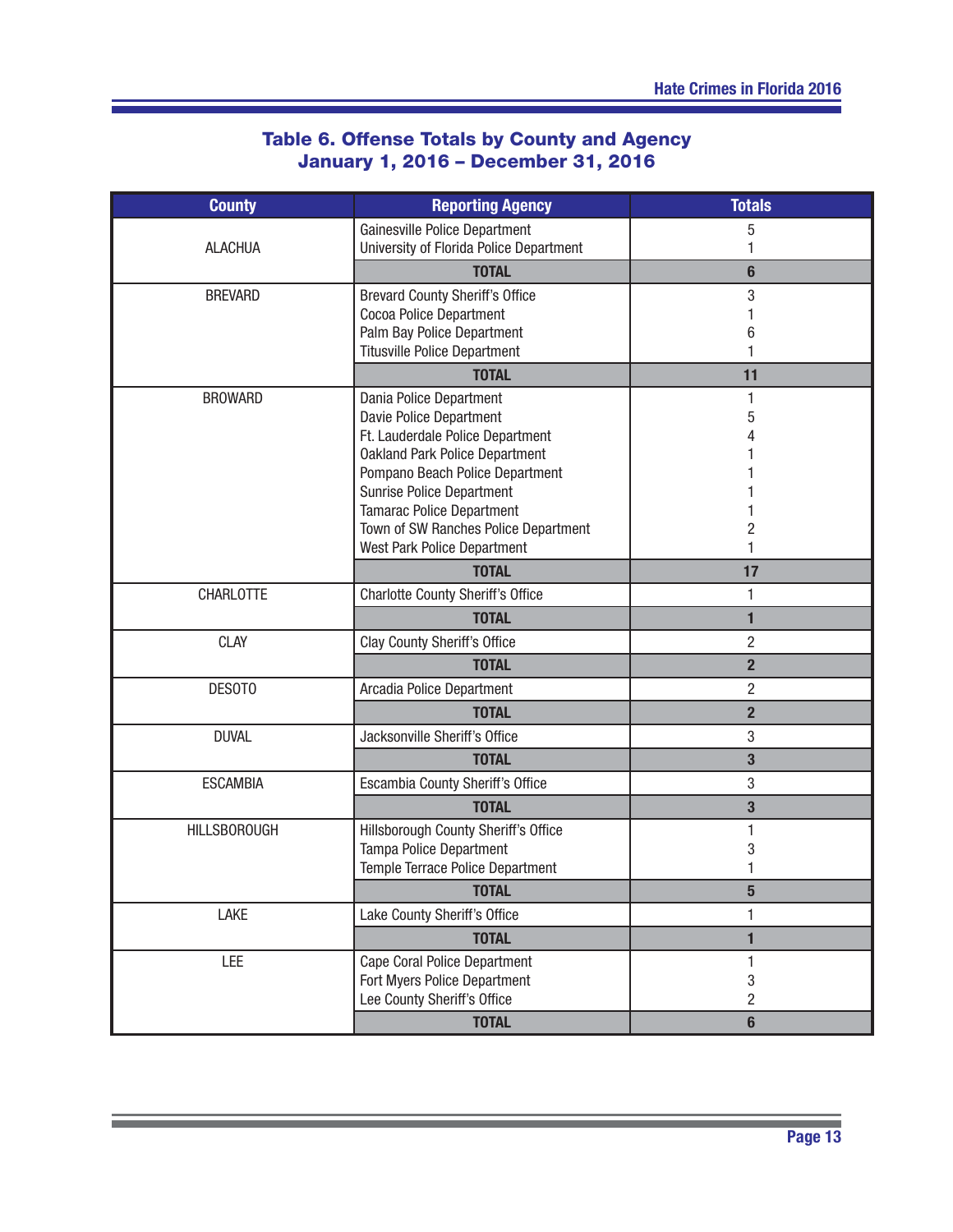| <b>County</b>      | <b>Reporting Agency</b>                                                                                                                        | <b>Totals</b>                    |
|--------------------|------------------------------------------------------------------------------------------------------------------------------------------------|----------------------------------|
| MIAMI-DADE         | <b>Coral Gables Police Department</b><br><b>Homestead Police Department</b><br>Miami Beach Police Department<br>Miami - Dade Police Department | 1<br>4<br>18<br>$\overline{c}$   |
|                    | North Miami Polce Department<br>North Miami Beach Police Department                                                                            | $\overline{c}$<br>3              |
|                    | <b>TOTAL</b>                                                                                                                                   | 30                               |
| ORANGE             | <b>Orange County Sheriff's Office</b><br><b>Orlando Police Department</b>                                                                      | 3<br>8                           |
|                    | <b>TOTAL</b>                                                                                                                                   | 11                               |
| <b>OSCEOLA</b>     | Osceola County Sheriff's Office                                                                                                                | 1                                |
|                    | <b>TOTAL</b>                                                                                                                                   | 1                                |
| PALM BEACH         | Palm Beach County Sheriff's Office<br>West Palm Beach Police Department                                                                        | 1<br>1                           |
|                    | <b>TOTAL</b>                                                                                                                                   | $\overline{2}$                   |
| PASCO              | Pasco County Sheriff's Office<br>New Port Richey Police Deparmtent                                                                             | $\overline{2}$<br>$\overline{2}$ |
|                    | <b>TOTAL</b>                                                                                                                                   | $\overline{\mathbf{4}}$          |
| <b>PINELLAS</b>    | Largo Police Department                                                                                                                        | $\overline{c}$                   |
|                    | <b>Pinellas County Sheriff's Office</b><br>Pinellas Park Police Department                                                                     | 3<br>1                           |
|                    | <b>TOTAL</b>                                                                                                                                   | $6\phantom{a}$                   |
| ST. JOHNS          | St. Johns County Sheriff's Office                                                                                                              | 1                                |
|                    |                                                                                                                                                | $\overline{1}$                   |
| <b>ST. LUCIE</b>   | Port St. Lucie Police Department<br>St. Lucie County Sheriff's Office                                                                          | $\overline{2}$<br>1              |
|                    | <b>TOTAL</b>                                                                                                                                   | 3                                |
| <b>SEMINOLE</b>    | <b>Casselberry Police Department</b><br>Seminole County Sheriff's Office                                                                       | 1<br>$\overline{2}$              |
|                    | <b>TOTAL</b>                                                                                                                                   | 3                                |
| <b>VOLUSIA</b>     | Volusia County Sheriff's Office                                                                                                                | 6                                |
|                    | <b>TOTAL</b>                                                                                                                                   | $6\phantom{1}$                   |
| <b>GRAND TOTAL</b> |                                                                                                                                                | 124                              |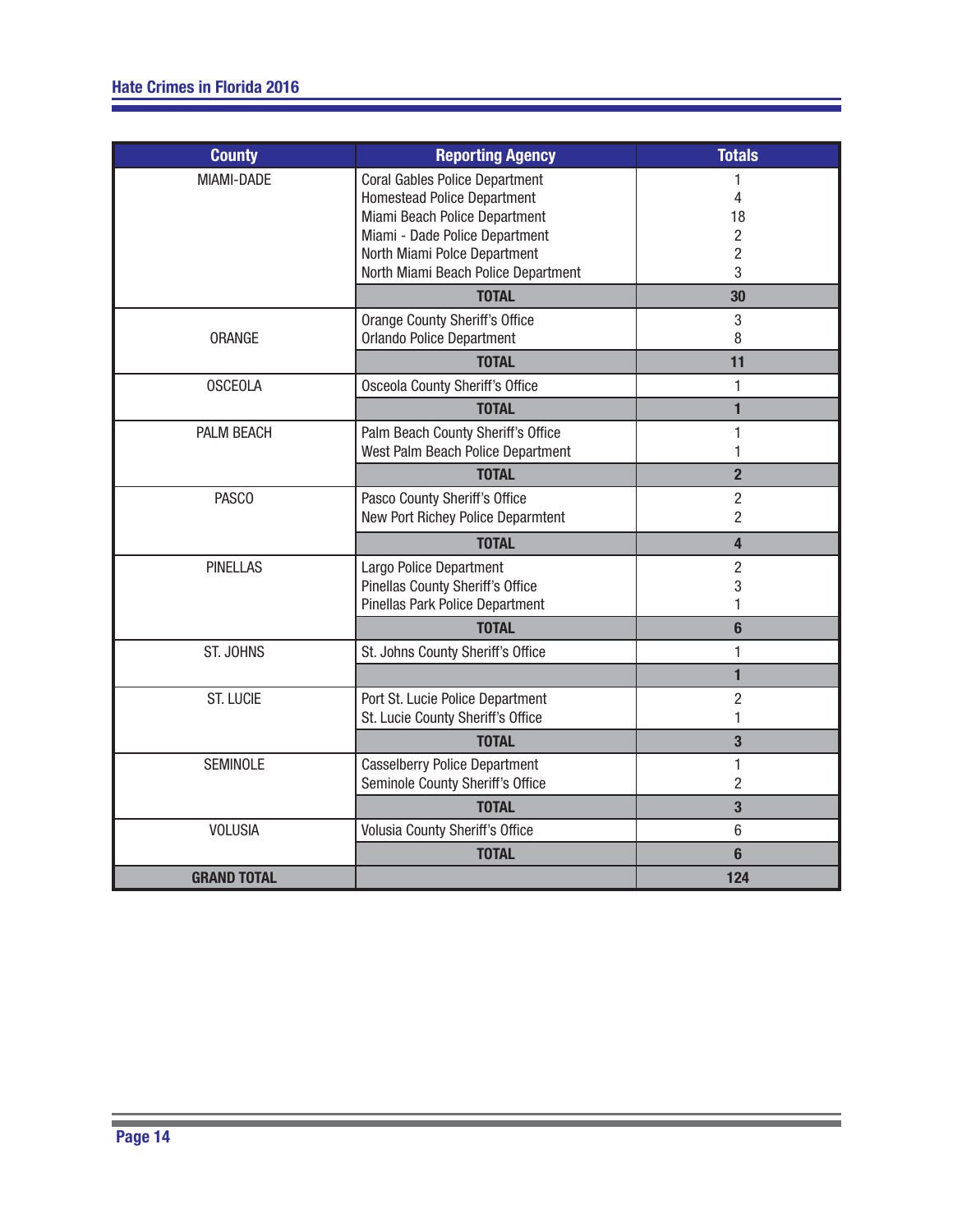# **Hate Crimes by Offense and Motivation Type**

Table 7 provides a breakdown of the offenses and the motivation type for each offense, for all agencies that reported hate crimes for 2016. Based on the information provided to the Attorney General's Office, the figures provide the most complete picture of reported hate crimes in individual communities, as well as entire counties.

Any attempt to rank or categorize an agency, county or region based solely on this information may be misleading, as it may unfairly penalize those jurisdictions that have a more vigorous policy of identifying and reporting such incidents. These jurisdictions may not actually experience a greater number of hate crime incidents, but may do a more thorough job of reporting them. As with other crime data, this report does not include unreported crimes or crimes that may be hate-related but are not classified as hate crimes or that are not reported by victims.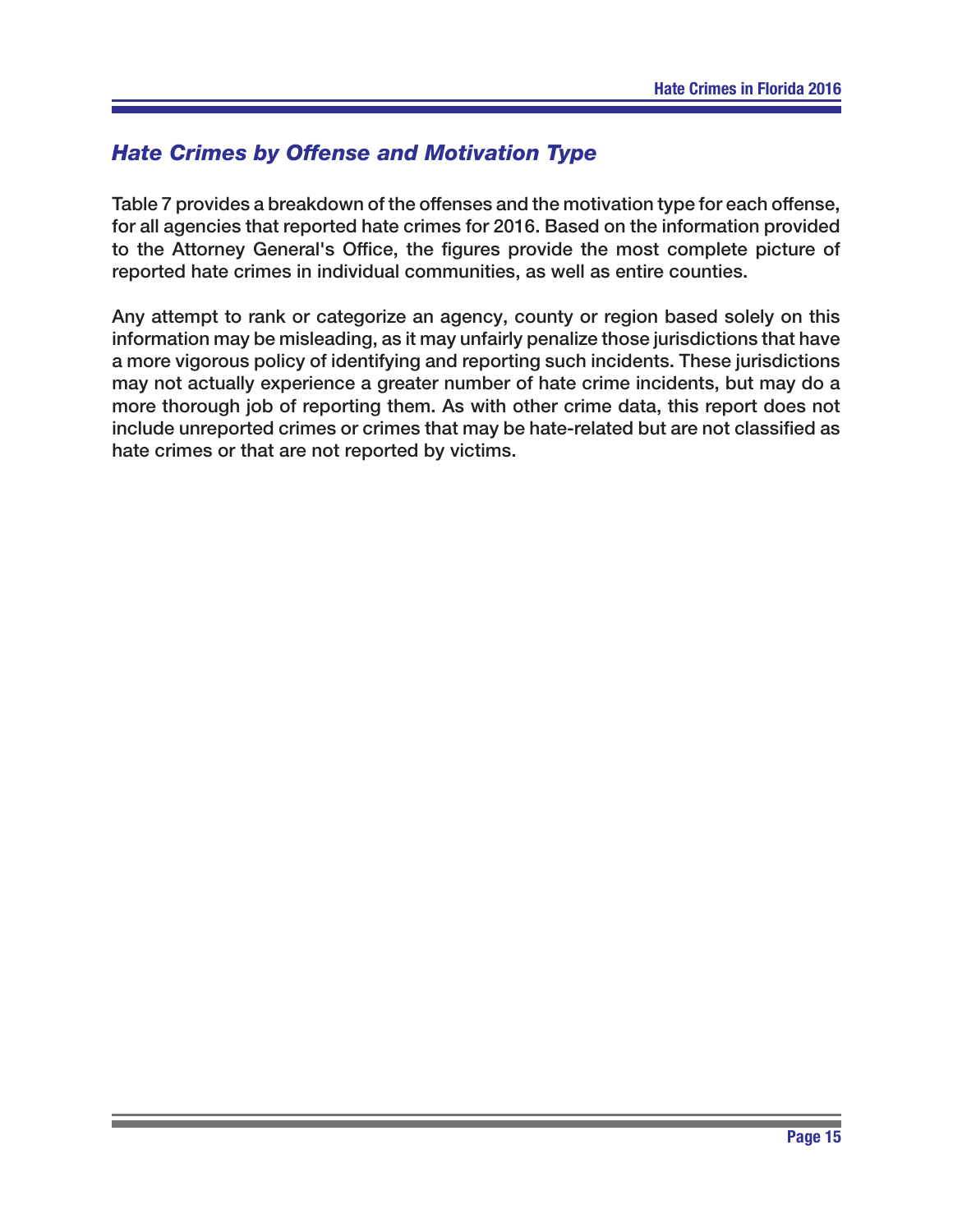| <b>County</b>  | <b>Agency</b>                              | <b>Offenses</b>                                                          | Race\Color          | Religion                 | Ethnicity Wat'l Origin     | <b>Sexual Orientation</b> | <b>Physical Disability</b>   | <b>Mental Disability</b> | <b>Advanced Age</b>        | Total              |
|----------------|--------------------------------------------|--------------------------------------------------------------------------|---------------------|--------------------------|----------------------------|---------------------------|------------------------------|--------------------------|----------------------------|--------------------|
|                | <b>Gainesville Police Department</b>       | Destruction/Damage/Vandalism of                                          | $\overline{2}$      | $\mathbf 0$              | $\mathbf{0}$               | $\mathbf 0$               | $\mathbf 0$                  | $\mathbf 0$              | $\mathbf 0$                | $\overline{2}$     |
| <b>ALACHUA</b> |                                            | Property<br>Intimidation<br>Simple Assault                               | 1<br>$\mathbf{0}$   | $\bf{0}$<br>0            | 0<br>$\overline{c}$        | 0<br>0                    | 0<br>$\pmb{0}$               | 0<br>0                   | $\mathbf 0$<br>$\mathbf 0$ | 1<br>2             |
|                | University of Florida Police<br>Department | Simple Assault                                                           | 1                   | $\mathbf 0$              | 0                          | 0                         | $\theta$                     | 0                        | 0                          | 1                  |
|                | <b>County Total</b>                        |                                                                          | 4                   | $\bf{0}$                 | $\overline{2}$             | $\bf{0}$                  | $\bf{0}$                     | 0                        | $\bf{0}$                   | 6                  |
| <b>BREVARD</b> | <b>Brevard County Sheriff's Office</b>     | <b>Aggravated Assault</b><br>Simple Assault<br>Intimidation              | 1<br>0<br>0         | 0<br>0<br>0              | 0<br>0<br>0                | 0<br>1<br>1               | 0<br>0<br>0                  | 0<br>0<br>0              | 0<br>0<br>$\mathbf 0$      | 1<br>1<br>1        |
|                | Cocoa Police Department                    | Simple Assault                                                           | $\mathbf{0}$        | $\Omega$                 | 0                          | 1                         | $\theta$                     | 0                        | 0                          | 1                  |
|                | Palm Bay Police Department                 | Destruction/Damage/Vandalism of<br>Property<br><b>Aggravated Assault</b> | 3<br>0              | $\mathbf{0}$<br>3        | 0<br>0                     | $\overline{0}$<br>0       | $\mathbf{0}$<br>$\bf{0}$     | 0<br>0                   | $\Omega$<br>$\mathbf 0$    | 3<br>3             |
|                | <b>Titusville Police Department</b>        | Destruction/Damage/Vandalism of<br>Property                              | 0                   | 1                        | 0                          | 0                         | 0                            | 0                        | $\mathbf 0$                | 1                  |
|                | <b>County Total</b>                        |                                                                          | 4                   | $\overline{\mathbf{4}}$  | $\bf{0}$                   | 3                         | $\bf{0}$                     | $\bf{0}$                 | $\bf{0}$                   | 11                 |
|                | Dania Police Department                    | Destruction/Damage/Vandalism of<br>Property                              | $\mathbf{0}$        | 1                        | 0                          | 0                         | $\theta$                     | 0                        | $\mathbf{0}$               | 1                  |
|                | Davie Police Department                    | Destruction/Damage/Vandalism of<br>Property<br>Simple Assault            | $\overline{2}$<br>1 | $\mathbf{1}$<br>0        | 0<br>0                     | 1<br>0                    | $\theta$<br>$\boldsymbol{0}$ | 0<br>0                   | $\mathbf{0}$<br>$\pmb{0}$  | 4<br>1             |
|                | Fort Lauderdale Police Department          | Intimidation                                                             | 0                   | $\mathbf{0}$             | 0                          | 1                         | 0                            | 0                        | $\mathbf 0$                | 1                  |
|                |                                            | <b>Aggravated Assault</b>                                                | 1                   | 0                        | 0                          | 0                         | 0                            | 0                        | $\mathbf 0$                | 1                  |
| <b>BROWARD</b> |                                            | <b>Burglary</b><br>Destruction/Damage/Vandalism of<br>Property           | 1<br>$\mathbf{0}$   | 0<br>$\Omega$            | 0<br>0                     | 0<br>1                    | $\bf{0}$<br>0                | 0<br>0                   | 0<br>0                     | 1<br>1             |
|                | <b>Oakland Park Police Department</b>      | Destruction/Damage/Vandalism of<br>Property                              | 0                   | 0                        | 0                          | 1                         | $\theta$                     | 0                        | $\mathbf{0}$               | 1                  |
|                | Pompano Beach Police Department            | Destruction/Damage/Vandalism of<br>Property                              | $\mathbf 0$         | $\mathbf 0$              | 0                          | 1                         | $\pmb{0}$                    | 0                        | $\mathbf 0$                | 1                  |
|                | <b>Sunrise Police Department</b>           | Destruction/Damage/Vandalism of<br>Property                              | $\bf{0}$            | 1                        | $\mathbf 0$                | 0                         | $\mathbf 0$                  | 0                        | $\mathbf 0$                | 1                  |
|                | <b>Tamarac Police Department</b>           | Intimidation                                                             | $\bf{0}$            | 0                        | $\mathbf 0$                | 1                         | $\pmb{0}$                    | 0                        | $\pmb{0}$                  | $\mathbf{1}$       |
|                | Town of SW Ranches Police<br>Department    | Destruction/Damage/Vandalism of<br>Property<br>Simple Assault            | $\mathbf 0$<br>1    | $\mathbf{1}$<br>$\bf{0}$ | $\overline{0}$<br>$\bf{0}$ | $\mathbf 0$<br>0          | $\mathbf 0$<br>$\pmb{0}$     | $\overline{0}$<br>0      | $\mathbf 0$<br>$\bf{0}$    | $\mathbf{1}$<br>1. |

# **Table 7. Hate Crimes by Offense and Motivation Type January 1 – December 31, 2016**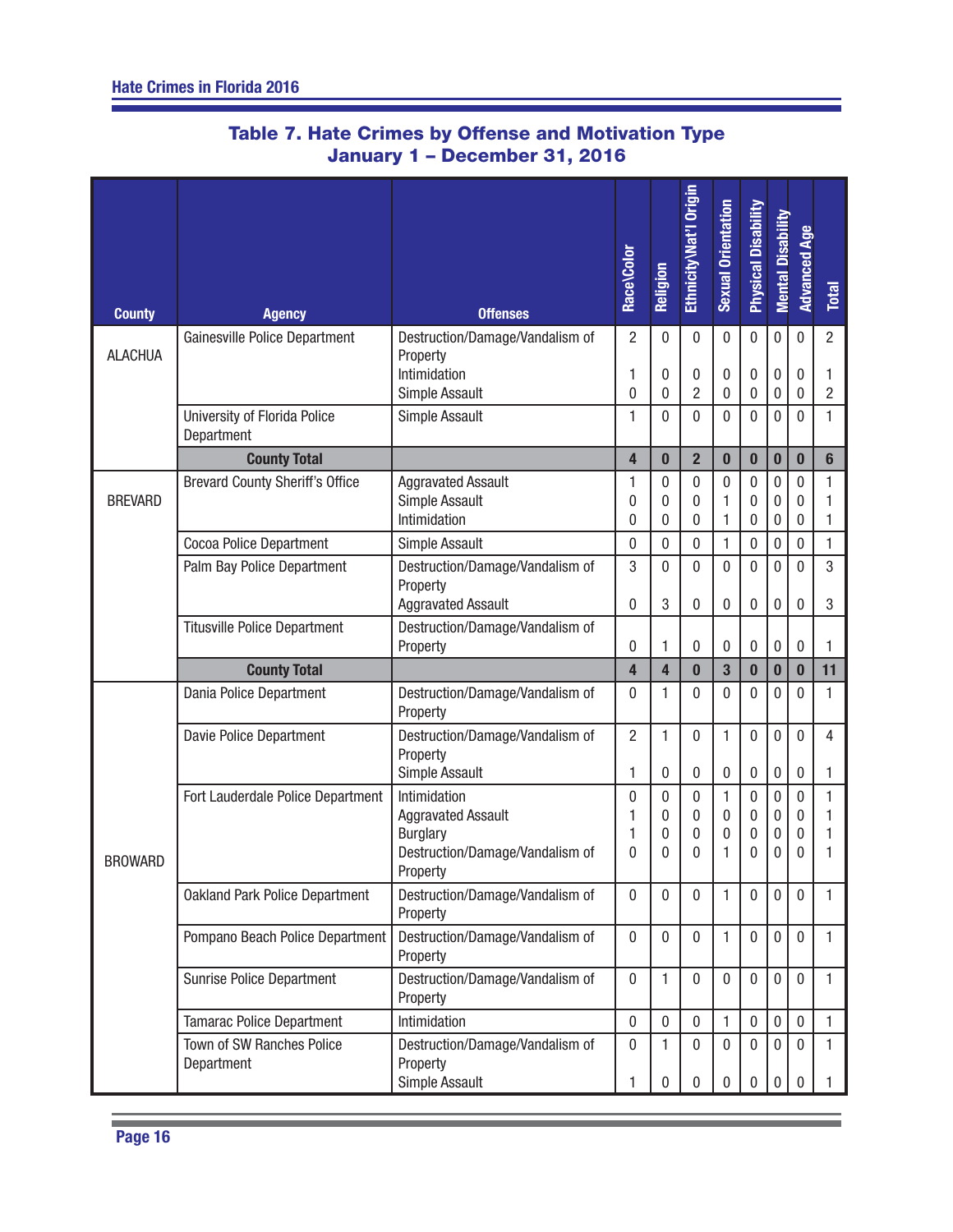| <b>County</b>       | <b>Agency</b>                                         | <b>Offenses</b>                                                          | Race\Color                   | Religion                | Ethnicity Mat'l Origin | <b>Sexual Orientation</b> | <b>Physical Disability</b> | <b>Mental Disability</b> | <b>Advanced Age</b>      | <b>Total</b>            |
|---------------------|-------------------------------------------------------|--------------------------------------------------------------------------|------------------------------|-------------------------|------------------------|---------------------------|----------------------------|--------------------------|--------------------------|-------------------------|
| <b>BROWARD</b>      | West Park Police Department                           | <b>Aggravated Assault</b>                                                | 1                            | $\Omega$                | $\Omega$               | $\Omega$                  | $\Omega$                   | 0                        | $\mathbf{0}$             | 1                       |
| Continued           | <b>County Total</b>                                   |                                                                          | $\overline{7}$               | $\overline{\mathbf{4}}$ | $\bf{0}$               | $6\phantom{1}$            | $\bf{0}$                   | $\bf{0}$                 | $\bf{0}$                 | 17                      |
| <b>CHARLOTTE</b>    | <b>Charlotte County Sheriff's Office</b>              | Simple Assault                                                           | 1                            | $\Omega$                | 0                      | $\overline{0}$            | $\mathbf{0}$               | $\Omega$                 | $\mathbf{0}$             | 1                       |
|                     | <b>County Total</b>                                   |                                                                          | $\blacksquare$               | $\bf{0}$                | $\bf{0}$               | $\bf{0}$                  | $\bf{0}$                   | $\bf{0}$                 | $\bf{0}$                 | $\mathbf{1}$            |
| <b>CLAY</b>         | <b>Clay County Sheriff's Office</b>                   | <b>Aggravated Assault</b><br>Destruction/Damage/Vandalism of<br>Property | $\mathbf{1}$<br>$\mathbf{1}$ | 0<br>0                  | 0<br>$\Omega$          | 0<br>$\Omega$             | $\mathbf 0$<br>$\Omega$    | 0<br>0                   | $\Omega$<br>$\Omega$     | 1<br>1                  |
|                     | <b>County Total</b>                                   |                                                                          | $\overline{2}$               | $\bf{0}$                | $\bf{0}$               | $\bf{0}$                  | $\bf{0}$                   | $\bf{0}$                 | $\bf{0}$                 | $\overline{2}$          |
| DESOTO              | Arcadia Police Department                             | <b>Aggravated Assault</b>                                                | 2                            | $\Omega$                | 0                      | 0                         | $\mathbf{0}$               | 0                        | $\mathbf{0}$             | $\overline{2}$          |
|                     | <b>County Total</b>                                   |                                                                          | $\overline{2}$               | $\bf{0}$                | $\bf{0}$               | $\bf{0}$                  | $\bf{0}$                   | $\bf{0}$                 | $\bf{0}$                 | $\overline{2}$          |
| <b>DUVAL</b>        | Jacksonville Sheriff's Office                         | <b>Aggravated Assault</b>                                                | $\mathbf 0$                  | 0                       | 0                      | 3                         | $\bf{0}$                   | 0                        | $\mathbf{0}$             | 3                       |
|                     | <b>County Total</b>                                   |                                                                          | $\bf{0}$                     | $\bf{0}$                | $\bf{0}$               | 3                         | $\bf{0}$                   | $\bf{0}$                 | $\bf{0}$                 | $\overline{3}$          |
| <b>ESCAMBIA</b>     | Escambia County Sheriff's Office                      | Intimidation                                                             | 2                            | $\Omega$                | 0                      | 0                         | $\mathbf 0$                | 0                        | 0                        | $\overline{2}$          |
|                     |                                                       | <b>Aggravated Assault</b>                                                | 1                            | $\overline{0}$          | 0                      | $\Omega$                  | $\mathbf{0}$               | 0                        | $\mathbf 0$              | 1                       |
|                     | <b>County Total</b>                                   |                                                                          | $\overline{\mathbf{3}}$      | $\bf{0}$                | $\bf{0}$               | $\bf{0}$                  | $\bf{0}$                   | $\bf{0}$                 | $\bf{0}$                 | $\overline{\mathbf{3}}$ |
|                     | <b>Hillsborough County Sheriff's</b><br><b>Office</b> | Destruction/Damage/Vandalism of<br>Property                              | 1                            | 0                       | 0                      | $\Omega$                  | $\Omega$                   | $\Omega$                 | $\Omega$                 | $\mathbf{1}$            |
| <b>HILLSBOROUGH</b> | Tampa Police Department                               | <b>Aggravated Assault</b><br>Destruction/Damage/Vandalism of<br>Property | 0<br>$\overline{2}$          | 0<br>$\Omega$           | 0<br>$\Omega$          | 1<br>$\Omega$             | $\bf{0}$<br>$\theta$       | $\pmb{0}$<br>$\Omega$    | $\mathbf{0}$<br>$\Omega$ | 1<br>$\overline{2}$     |
|                     | <b>Temple Terrace Police</b><br>Department            | Simple Assault                                                           | $\Omega$                     | $\Omega$                | 0                      | 1                         | $\Omega$                   | $\Omega$                 | $\Omega$                 | 1                       |
|                     | <b>County Total</b>                                   |                                                                          | 3                            | $\bf{0}$                | $\bf{0}$               | $\overline{2}$            | $\bf{0}$                   | $\bf{0}$                 | $\bf{0}$                 | $5\phantom{1}$          |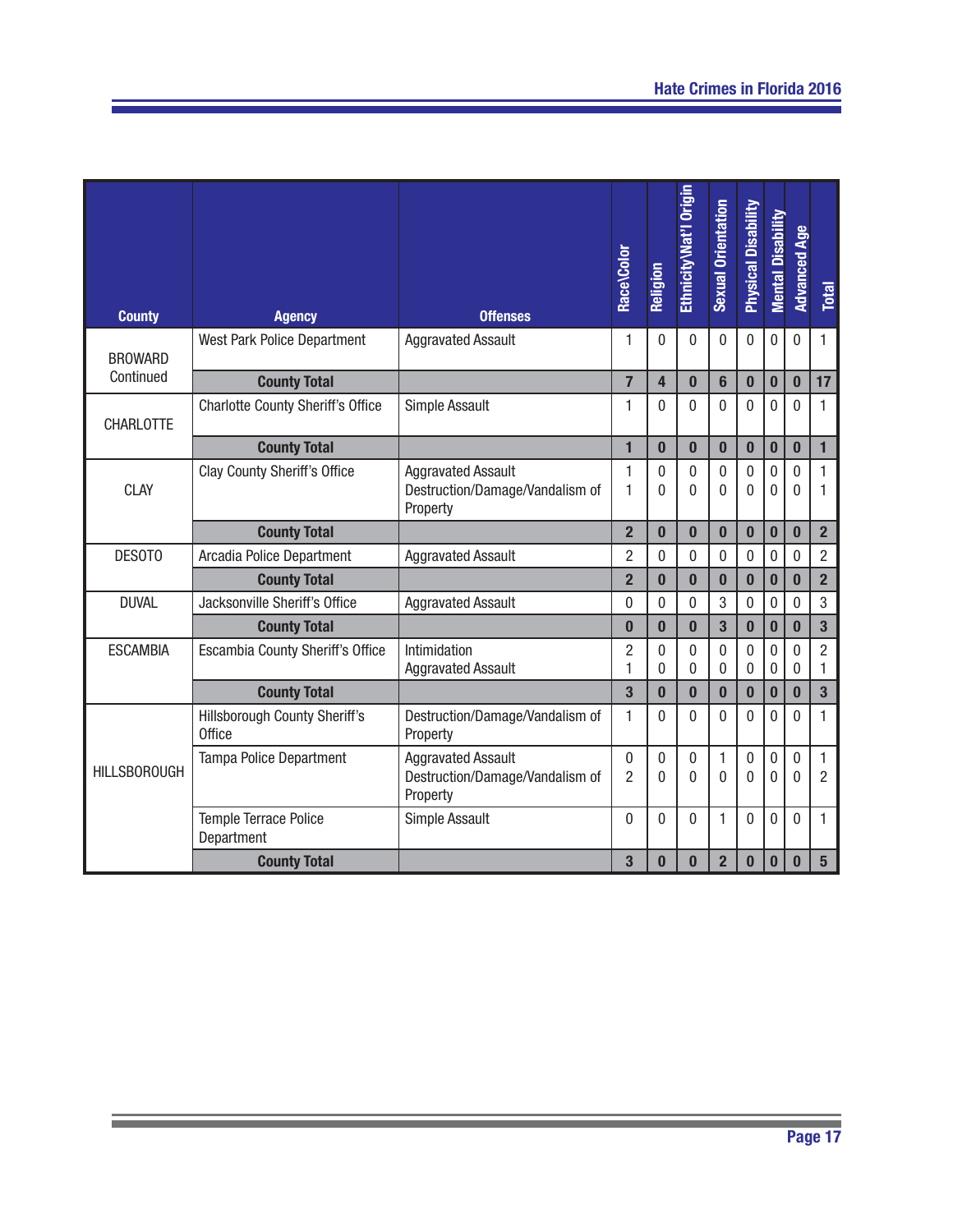| <b>County</b>     | <b>Agency</b>                          | <b>Offenses</b>                                                                                                       | Race\Color            | Religion                                                            | Ethnicity\Nat'l Origin                  | <b>Sexual Orientation</b>          | <b>Physical Disability</b>      | <b>Mental Disability</b>      | <b>Advanced Age</b>               | Total                                           |
|-------------------|----------------------------------------|-----------------------------------------------------------------------------------------------------------------------|-----------------------|---------------------------------------------------------------------|-----------------------------------------|------------------------------------|---------------------------------|-------------------------------|-----------------------------------|-------------------------------------------------|
| LAKE              | Lake County Sheriff's Office           | Destruction/Damage/Vandalism of                                                                                       | $\mathbf{1}$          | $\mathbf{0}$                                                        | $\mathbf{0}$                            | $\mathbf 0$                        | $\mathbf 0$                     | $\mathbf 0$                   | $\mathbf 0$                       | $\mathbf{1}$                                    |
|                   | <b>County Total</b>                    | Property                                                                                                              | $\overline{1}$        | $\bf{0}$                                                            | $\bf{0}$                                | $\bf{0}$                           | $\bf{0}$                        | $\bf{0}$                      | $\bf{0}$                          | 1                                               |
|                   | Fort Myers Police Department           | <b>Aggravated Assault</b><br>Simple Assault<br>Destruction/Damage/Vandalism of<br>Property                            | 0<br>1<br>1           | $\mathbf 0$<br>0<br>$\Omega$                                        | $\mathbf 0$<br>$\mathbf{0}$<br>$\Omega$ | 1<br>0<br>$\mathbf{0}$             | 0<br>0<br>0                     | 0<br>0<br>0                   | $\boldsymbol{0}$<br>0<br>0        | $\mathbf{1}$<br>1<br>1                          |
| <b>LEE</b>        | Cape Coral Police Department           | Simple Assault                                                                                                        | 1                     | $\mathbf{0}$                                                        | $\mathbf{0}$                            | 0                                  | 0                               | 0                             | 0                                 | 1                                               |
|                   | Lee County Sheriff's Office            | Simple Assault<br><b>Aggravated Assault</b>                                                                           | 1<br>0                | $\mathbf{0}$<br>0                                                   | $\mathbf{0}$<br>$\mathbf{0}$            | $\mathbf{0}$<br>1                  | $\mathbf{0}$<br>0               | 0<br>0                        | 0<br>0                            | 1<br>1                                          |
|                   | <b>County Total</b>                    |                                                                                                                       | 4                     | $\bf{0}$                                                            | $\bf{0}$                                | $\overline{2}$                     | $\bf{0}$                        | 0                             | $\bf{0}$                          | $6\phantom{a}$                                  |
|                   | <b>Coral Gables Police Department</b>  | Simple Assault                                                                                                        | 1                     | $\mathbf{0}$                                                        | $\mathbf{0}$                            | 0                                  | $\mathbf{0}$                    | 0                             | 0                                 | 1                                               |
|                   | <b>Homestead Police Department</b>     | Simple Assault                                                                                                        | $\overline{c}$        | $\mathbf 0$                                                         | $\mathbf{0}$                            | $\overline{2}$                     | 0                               | 0                             | 0                                 | $\overline{4}$                                  |
| <b>MIAMI-DADE</b> | Miami Beach Police Department          | Simple Assault<br>Intimidation<br>Robbery<br><b>Aggravated Assault</b><br>Destruction/Damage/Vandalism of<br>Property | 0<br>0<br>0<br>0<br>0 | $\mathbf{1}$<br>$\overline{c}$<br>$\mathbf{0}$<br>$\mathbf{0}$<br>1 | 0<br>$\mathbf{0}$<br>0<br>0<br>$\Omega$ | 5<br>4<br>1<br>1<br>$\overline{2}$ | $\mathbf 0$<br>0<br>0<br>0<br>0 | 0<br>0<br>1<br>0<br>0         | 0<br>0<br>0<br>0<br>0             | $6\phantom{a}$<br>6<br>$\overline{c}$<br>1<br>3 |
|                   | Miami-Dade Police Department           | <b>Aggravated Assault</b>                                                                                             | 0                     | $\overline{2}$                                                      | $\mathbf 0$                             | 0                                  | 0                               | 0                             | 0                                 | $\overline{2}$                                  |
|                   | North Miami Beach Police<br>Department | Destruction/Damage/Vandalism of<br>Property<br><b>Aggravated Assault</b>                                              | $\mathbf 0$<br>0      | $\mathbf{1}$<br>$\overline{2}$                                      | $\mathbf{0}$<br>0                       | $\mathbf{0}$<br>0                  | 0<br>0                          | 0<br>0                        | $\Omega$<br>0                     | 1<br>$\overline{c}$                             |
|                   | North Miami Police Department          | Intimidation                                                                                                          | 1                     | $\mathbf{0}$                                                        | $\mathbf{0}$                            | 1                                  | $\mathbf{0}$                    | 0                             | 0                                 | $\overline{2}$                                  |
|                   | <b>County Total</b>                    |                                                                                                                       | 4                     | 9                                                                   | $\bf{0}$                                | 16                                 | $\bf{0}$                        | 1                             | $\bf{0}$                          | 30                                              |
|                   | <b>Orange County Sheriff's Office</b>  | Simple Assault<br>Intimidation<br>Destruction/Damage/Vandalism of<br>Property                                         | 0<br>0<br>0           | $\mathbf{0}$<br>$\bf{0}$<br>1                                       | 0<br>$\pmb{0}$<br>$\mathbf{0}$          | 1<br>1<br>0                        | $\Omega$<br>0<br>0              | $\Omega$<br>0<br>$\mathbf{0}$ | $\Omega$<br>$\boldsymbol{0}$<br>0 | 1<br>1.                                         |
| ORANGE            | <b>Orlando Police Department</b>       | Robbery<br><b>Aggravated Assault</b>                                                                                  | 1<br>3                | $\pmb{0}$<br>3                                                      | 0<br>0                                  | 0<br>1                             | 0<br>0                          | 0<br>0                        | 0<br>$\pmb{0}$                    | 1<br>7                                          |
|                   | <b>County Total</b>                    |                                                                                                                       | 4                     | 4                                                                   | $\bf{0}$                                | $\mathbf{3}$                       | $\bf{0}$                        | 0                             | $\bf{0}$                          | 11                                              |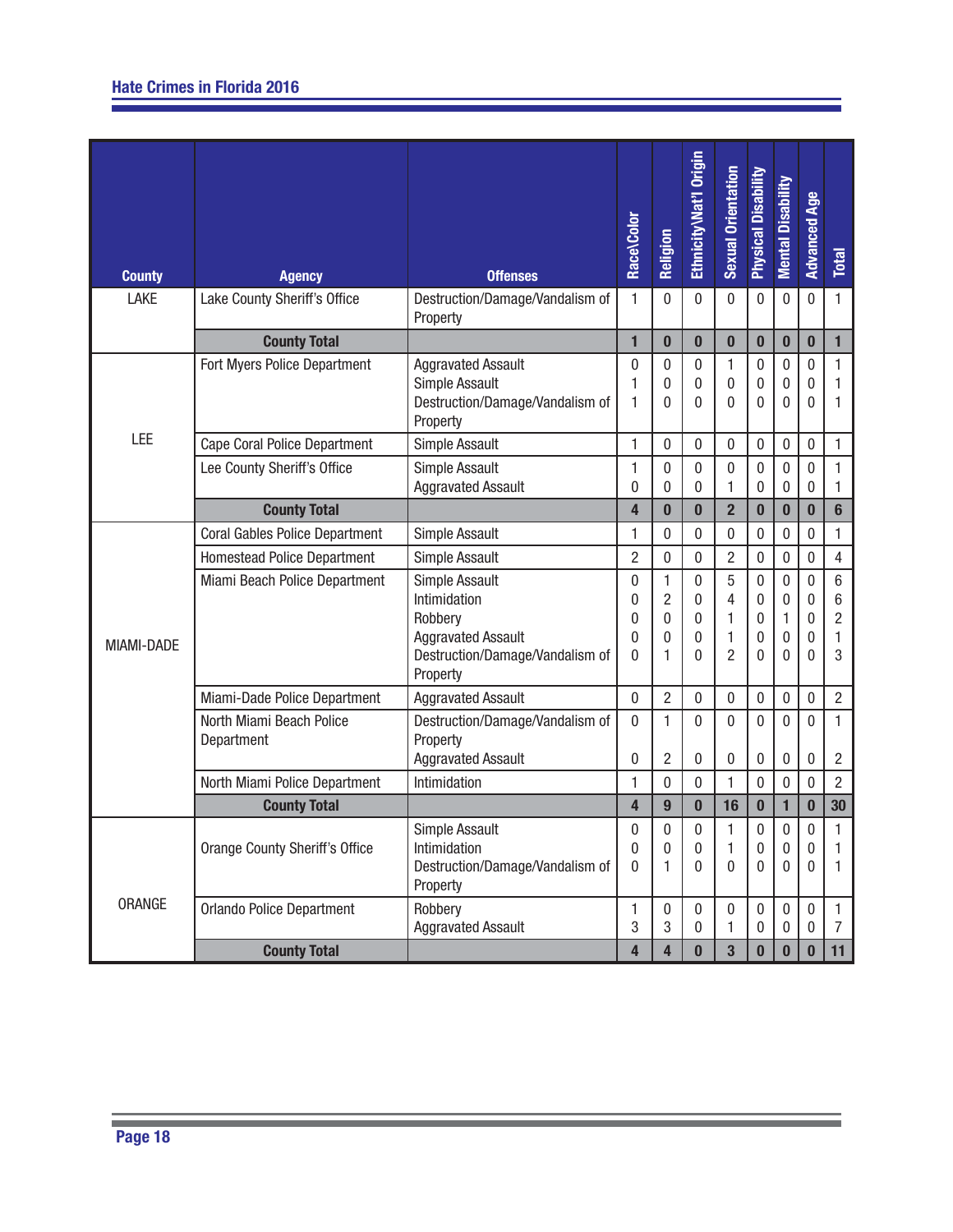# **Hate Crimes in Florida 2016**

| <b>County</b>     | <b>Agency</b>                                | <b>Offenses</b>                                                          | Race\Color     | Religion       | Ethnicity Mat'l Origin | <b>Sexual Orientation</b> | <b>Physical Disability</b> | <b>Mental Disability</b> | <b>Advanced Age</b>         | <b>Total</b>            |
|-------------------|----------------------------------------------|--------------------------------------------------------------------------|----------------|----------------|------------------------|---------------------------|----------------------------|--------------------------|-----------------------------|-------------------------|
| <b>OSCEOLA</b>    | <b>Osceola County Sheriff's Office</b>       | Simple Assault                                                           | 1              | $\overline{0}$ | $\mathbf 0$            | $\mathbf 0$               | 0                          | $\mathbf 0$              | $\mathbf 0$                 | $\mathbf{1}$            |
|                   | <b>County Total</b>                          |                                                                          | $\blacksquare$ | $\bf{0}$       | $\bf{0}$               | $\bf{0}$                  | $\bf{0}$                   | $\bf{0}$                 | $\bf{0}$                    | $\blacksquare$          |
| <b>PALM BEACH</b> | Palm Beach County Sheriff's<br><b>Office</b> | Destruction/Damage/Vandalism of<br>Property                              | $\Omega$       | 1              | 0                      | $\Omega$                  | $\Omega$                   | 0                        | $\theta$                    | $\mathbf{1}$            |
|                   | West Palm Beach Police<br>Department         | Destruction/Damage/Vandalism of<br>Property                              | $\overline{0}$ | $\mathbf{1}$   | $\overline{0}$         | $\overline{0}$            | $\mathbf{0}$               | $\overline{0}$           | $\overline{0}$              | $\mathbf{1}$            |
|                   | <b>County Total</b>                          |                                                                          | $\mathbf{0}$   | $\overline{2}$ | $\bf{0}$               | $\bf{0}$                  | $\bf{0}$                   | $\bf{0}$                 | $\bf{0}$                    | $\overline{2}$          |
| PASCO             | Pasco County Sheriff's Office                | Robbery                                                                  | 0              | 0              | 0                      | $\overline{c}$            | 0                          | $\mathbf 0$              | $\bf{0}$                    | $\overline{2}$          |
|                   | New Port Richey Police<br>Department         | <b>Aggravated Assault</b><br>Destruction/Damage/Vandalism of<br>Property | 1<br>1         | 0<br>0         | $\mathbf 0$<br>0       | $\mathbf 0$<br>0          | $\mathbf{0}$<br>0          | $\overline{0}$<br>0      | $\mathbf 0$<br>$\mathbf{0}$ | $\mathbf{1}$<br>1       |
|                   | <b>County Total</b>                          |                                                                          | $\overline{2}$ | $\bf{0}$       | $\bf{0}$               | $\overline{2}$            | $\bf{0}$                   | $\bf{0}$                 | $\bf{0}$                    | $\overline{\mathbf{4}}$ |
| <b>PINELLAS</b>   | Largo Police Department                      | Simple Assault<br>Destruction/Damage/Vandalism of<br>Property            | 0<br>1         | 0<br>0         | 0<br>0                 | 1<br>0                    | $\mathbf{0}$<br>0          | $\overline{0}$<br>0      | $\mathbf 0$<br>$\mathbf{0}$ | $\mathbf{1}$<br>1       |
|                   | <b>Pinellas County Sheriff's Office</b>      | Intimidation                                                             | 1              | 0              | 0                      | 2                         | 0                          | 0                        | 0                           | 3                       |
|                   | <b>Pinellas Park Police</b><br>Department    | Simple Assault                                                           | 1              | $\Omega$       | $\overline{0}$         | 0                         | $\Omega$                   | $\overline{0}$           | $\mathbf{0}$                | 1                       |
|                   | <b>County Total</b>                          |                                                                          | $\overline{3}$ | $\bf{0}$       | $\bf{0}$               | 3                         | $\bf{0}$                   | $\bf{0}$                 | $\bf{0}$                    | $6\phantom{a}$          |
| <b>ST. JOHNS</b>  | St. Johns County Sheriff's<br><b>Office</b>  | Intimidation                                                             | 0              | 0              | 0                      | 1                         | $\Omega$                   | $\Omega$                 | $\Omega$                    | 1                       |
|                   | <b>County Total</b>                          |                                                                          | $\bf{0}$       | $\bf{0}$       | $\bf{0}$               | $\overline{1}$            | $\bf{0}$                   | $\bf{0}$                 | $\bf{0}$                    | $\blacksquare$          |
| <b>ST. LUCIE</b>  | Port St. Lucie Police<br>Department          | Destruction/Damage/Vandalism of<br>Property                              | 1              | $\overline{0}$ | 0                      | 1                         | 0                          | $\overline{0}$           | $\overline{0}$              | $\overline{2}$          |
|                   | St. Lucie County Sheriff's<br><b>Office</b>  | Arson                                                                    | 0              | $\mathbf{1}$   | $\overline{0}$         | 0                         | 0                          | 0                        | $\mathbf{0}$                | $\mathbf{1}$            |
|                   | <b>County Total</b>                          |                                                                          | $\mathbf{1}$   | $\mathbf{1}$   | $\bf{0}$               | $\overline{1}$            | $\bf{0}$                   | $\bf{0}$                 | $\bf{0}$                    | $\overline{\mathbf{3}}$ |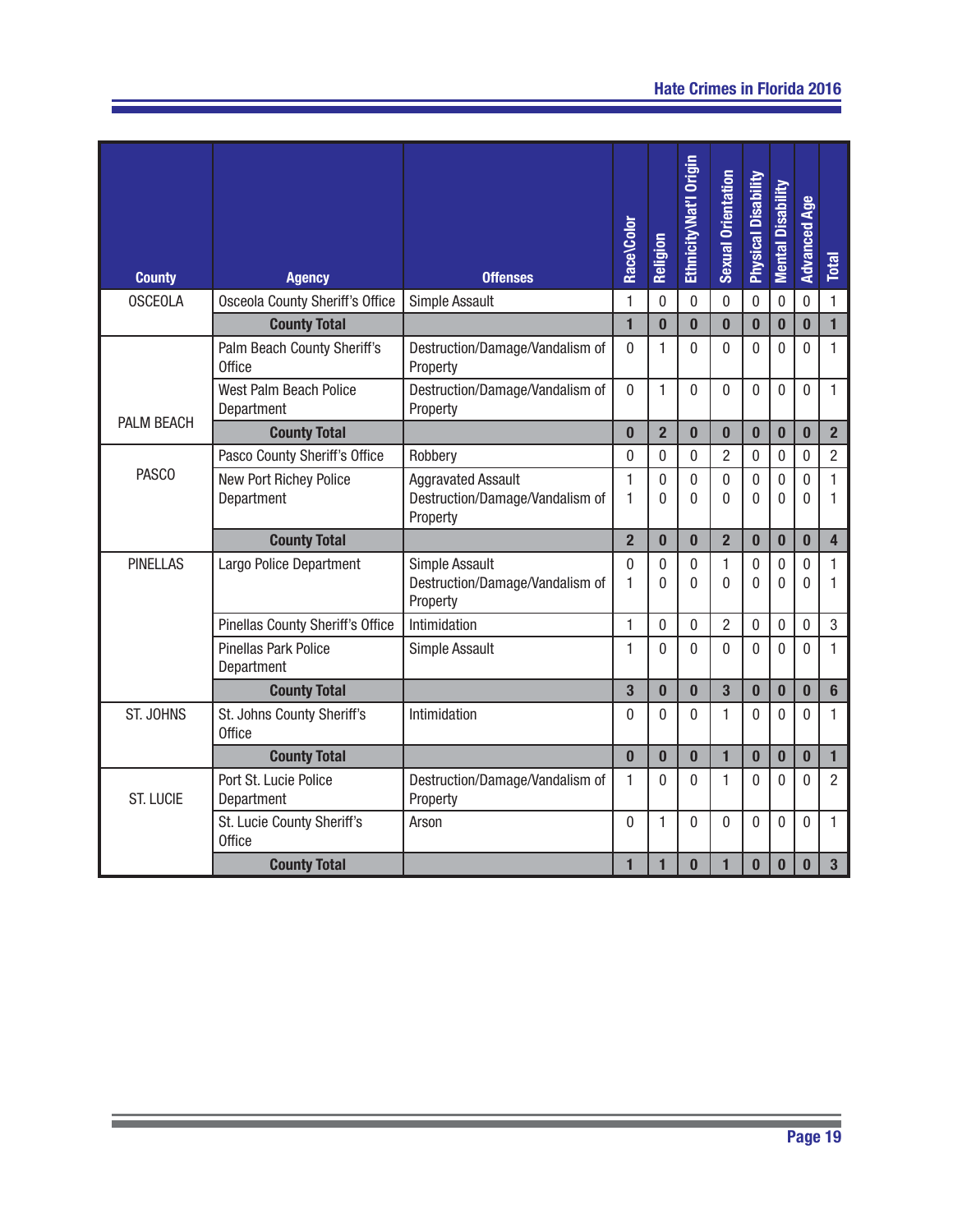| <b>County</b>      | <b>Agency</b>                          | <b>Offenses</b>                             | Race\Color | Religion       | Ethnicity Mat'l Origin | <b>Sexual Orientation</b> | <b>Physical Disability</b> | <b>Mental Disability</b> | <b>Advanced Age</b> | Total          |
|--------------------|----------------------------------------|---------------------------------------------|------------|----------------|------------------------|---------------------------|----------------------------|--------------------------|---------------------|----------------|
| <b>SEMINOLE</b>    | <b>Casselberry Police Department</b>   | <b>Aggravated Assault</b>                   | 0          |                | 0                      | $\mathbf{0}$              | $\Omega$                   | $\Omega$                 | $\Omega$            |                |
|                    | Seminole County Sheriff's<br>Office    | Destruction/Damage/Vandalism of<br>Property | 0          |                | 0                      | $\Omega$                  | $\Omega$                   | $\Omega$                 | $\Omega$            |                |
|                    |                                        | Intimidation                                | 0          | 0              | 0                      |                           | $\mathbf{0}$               | $\mathbf{0}$             | $\mathbf{0}$        | 1              |
|                    | <b>County Total</b>                    |                                             | $\bf{0}$   | $\overline{2}$ | $\bf{0}$               |                           | $\mathbf{0}$               | $\bf{0}$                 | $\bf{0}$            | 3              |
|                    | <b>Volusia County Sheriff's Office</b> | <b>Aggravated Assault</b>                   |            | 0              | 0                      |                           | $\Omega$                   | $\Omega$                 | $\Omega$            | $\overline{2}$ |
|                    |                                        | Intimidation                                |            | 0              | 0                      | 0                         | $\mathbf{0}$               | 0                        | 0                   |                |
|                    |                                        | Simple Assault                              |            | 0              | 0                      | 0                         | $\mathbf{0}$               | 0                        | 0                   |                |
|                    |                                        | Destruction/Damage/Vandalism of<br>Property |            | 0              | $\mathbf{0}$           |                           | $\Omega$                   | 0                        | $\Omega$            | $\mathfrak{p}$ |
|                    |                                        |                                             |            |                |                        |                           |                            |                          |                     |                |
|                    | <b>County Total</b>                    |                                             | 4          | O              | $\bf{0}$               | $\overline{2}$            | $\bf{0}$                   | $\mathbf{0}$             | $\bf{0}$            | 6              |
| <b>GRAND TOTAL</b> |                                        |                                             | 50         | 26             | $\overline{2}$         | 45                        | $\bf{0}$                   |                          | $\bf{0}$            | 124            |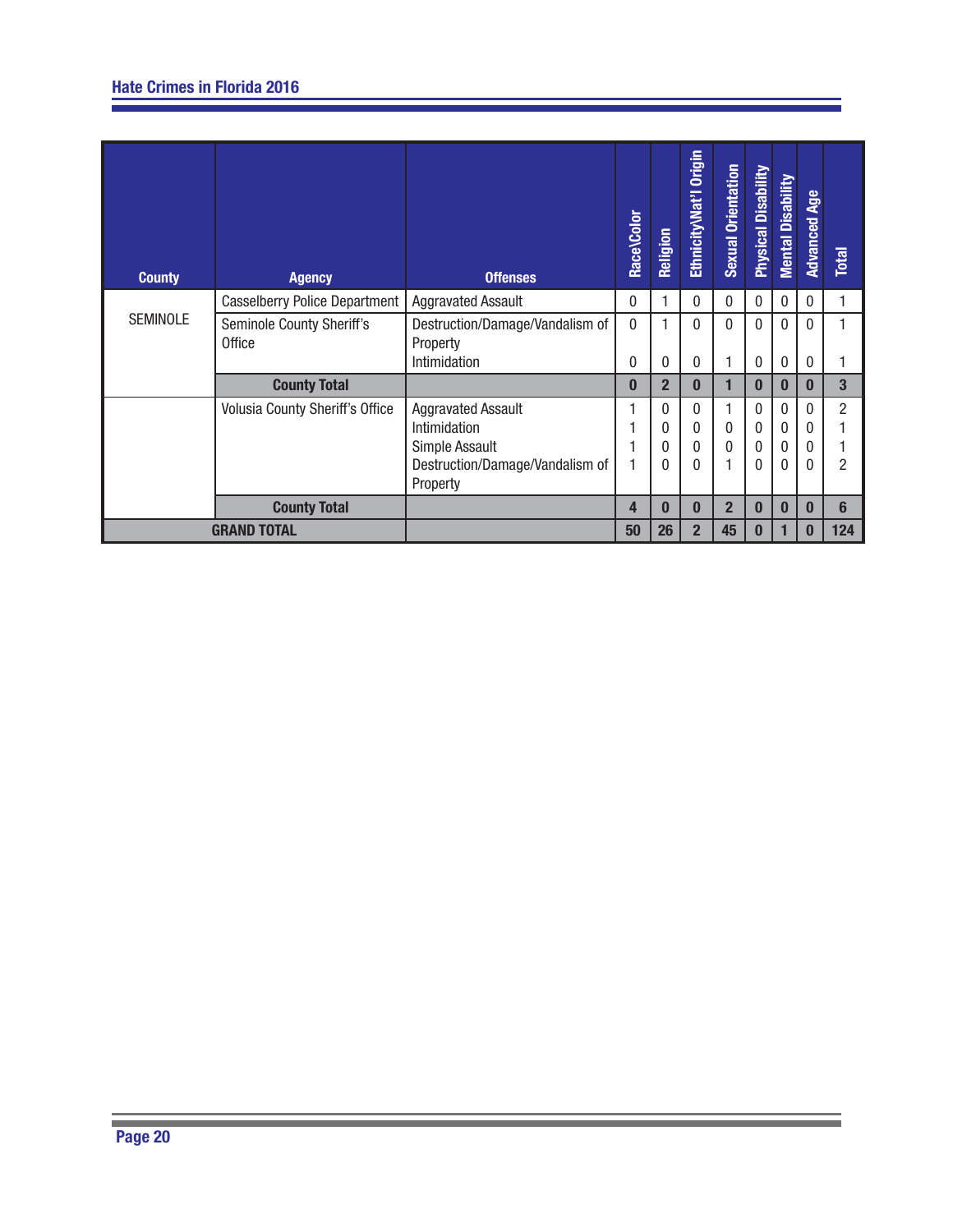*Appendices*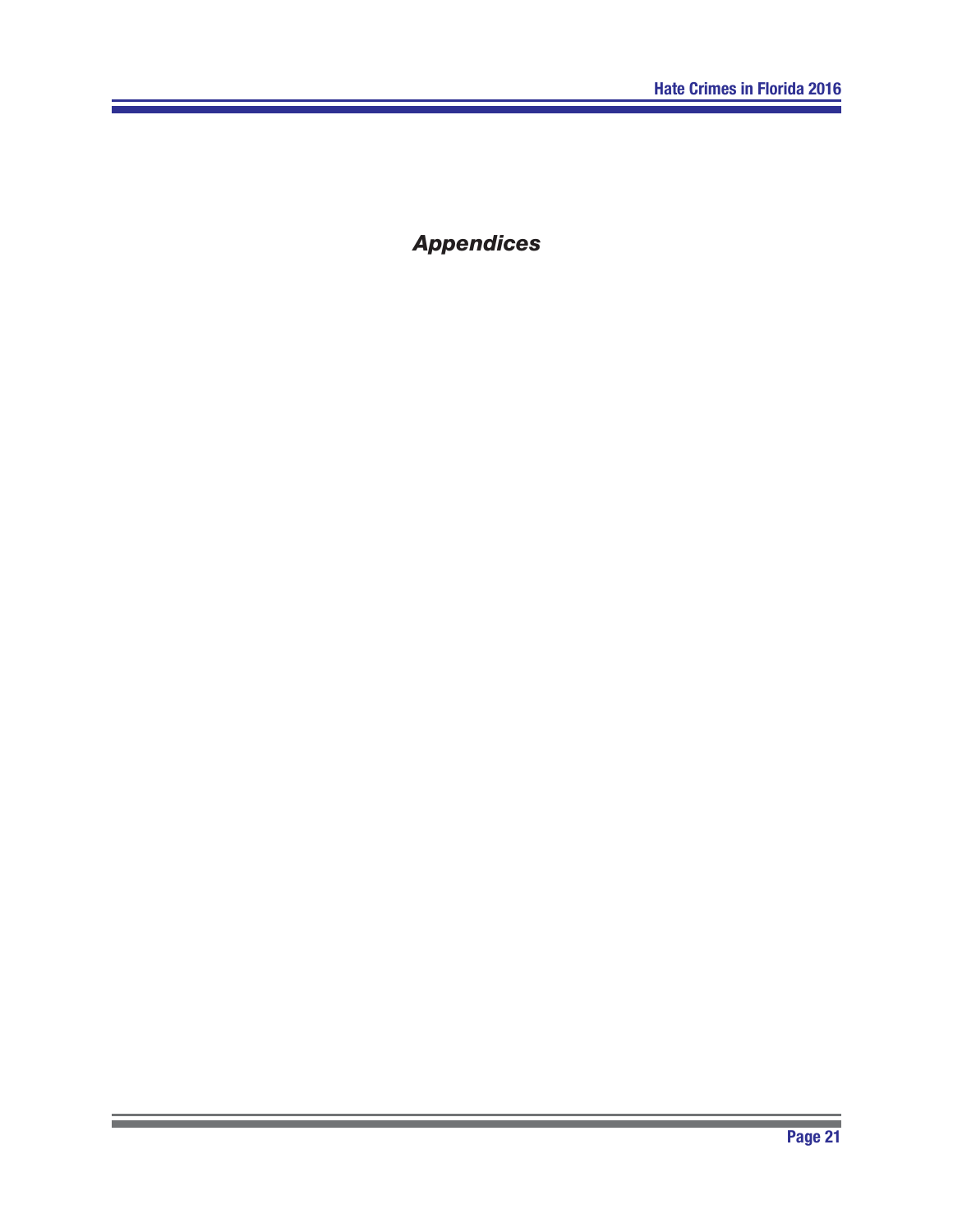# *Appendix 1 - Hate Crimes Reporting*

The Florida Department of law Enforcement's Hate Crime Report Manual defines "hate crime" as, "A committed or attempted act by any person or group of persons against a person or the property of another person or group, which in any way constitutes an expression of hatred toward the victim because of his/her personal characteristics. Personal characteristics include race/color, religion, ethnicity/ancestry/national origin or sexual orientation, mental or physical disability or advanced age."

The motivation behind the act is the key element in determining whether an incident is hate-related.

The mention of a prejudiced remark does not necessarily make a criminal incident hatemotivated any more than the absence of such a remark makes the criminal incident a non-hate one. Law enforcement officers must rely on their investigative judgment, as well as the use of probable cause standards, to assist them in determining whether a specific incident constitutes a hate-motivated crime. Statements of victims and witnesses, as well as physical evidence, may be used to make this determination.

The thorough and immediate reporting of hate crimes is essential. Law enforcement officials will be in a better position to process hate-related crimes more effectively only when a realistic assessment of the problem is known. There is much to gain by increasing the amount and detail of information gathered and shared about hate crimes. Law enforcement officials will be able to detect patterns and anticipate increases in tensions by compiling data and charting the geographic distribution of these crimes. Enhanced information about victims, offenders, and types of incidents will assist law enforcement and community service agencies in targeting hate crime prevention programs. Policy makers will have the basic information necessary for making decisions as to the allocation of resources for education, hate crime prevention and enforcement, and prosecutorial efforts related to hate-motivated crimes.

The Hate Crime Report Manual provides the following definition of offenses which are most frequently associated with hate crime incidents:

#### 1. Homicide Offenses

Homicide offenses include murder, non-negligent manslaughter, and negligent manslaughter.

A. Murder and Non-Negligent Manslaughter

*Definition:* The killing of one human being by another.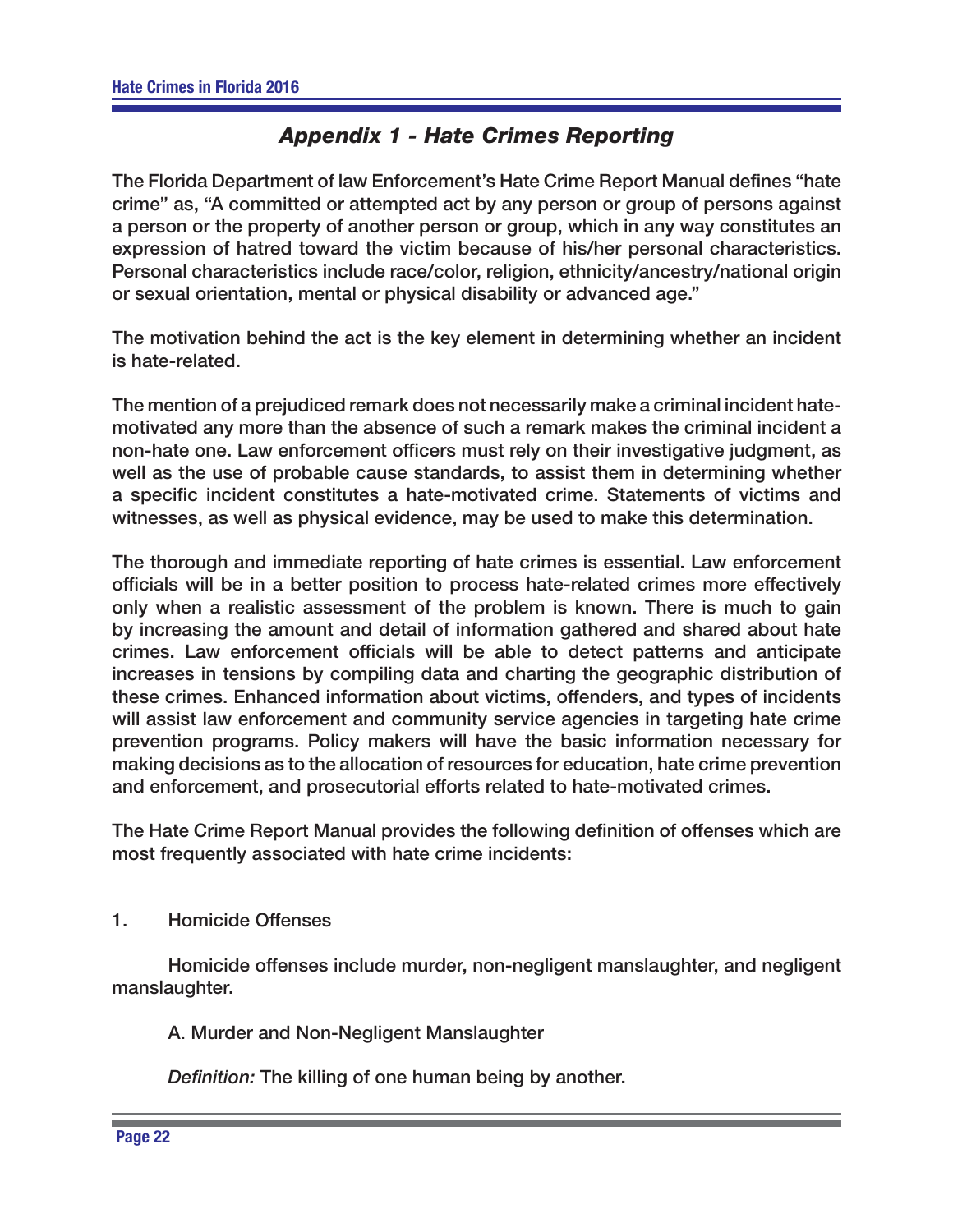*General Rule:* Any death due to a fight, argument, quarrel, assault, commission of a crime, or by premeditated design.

B. Negligent Manslaughter

**Definition: The killing of another person through negligence.** 

*General Rule:* Any death of an individual resulting from a negligent act of another individual. Negligent acts resulting in the death of the individual committing those acts and not the death of another will be considered accidental and will not be reported to the Hate Crime Data Base.

2. Sex Offenses, Forcible

*Definition:* Any sexual act directed against another person, forcibly and/or against that person's will, or not forcibly or against the person's will, where the victim is incapable of giving consent.

Forcible sex offenses include forcible rape, forcible sodomy, and forcible fondling/indecent liberties/child molesting.

*General Rule:* The element of force or threat of force is necessary before a sexual offense is reported in this category. Any sexual act or attempt accomplished by force is classified as a forcible sex offense regardless of the age of the victim or the relationship of the victim to the offender. Statutory rape is not counted in the forcible sex offense category as no force is used.

A. Forcible Rape

Definition: The carnal knowledge of a female by a male, forcibly and against her will or where the victim is incapable of giving consent because of her youth or because of her temporary or permanent mental incapacity.

B. Forcible Sodomy

*Definition:* Oral or any sexual intercourse with another person, forcibly and/or against the person's will, or where the victim is incapable of giving consent because of his /her youth or because of his/her temporary or permanent mental incapacity.

## C. Forcible Fondling/Indecent Liberties/Child Molesting

*Definition:* The touching of the private body parts of another person for the purpose of sexual gratification, forcibly and/or against that person's will; or not forcibly or against the person's will where the victim is incapable of giving consent because of his/her temporary or permanent mental incapacity.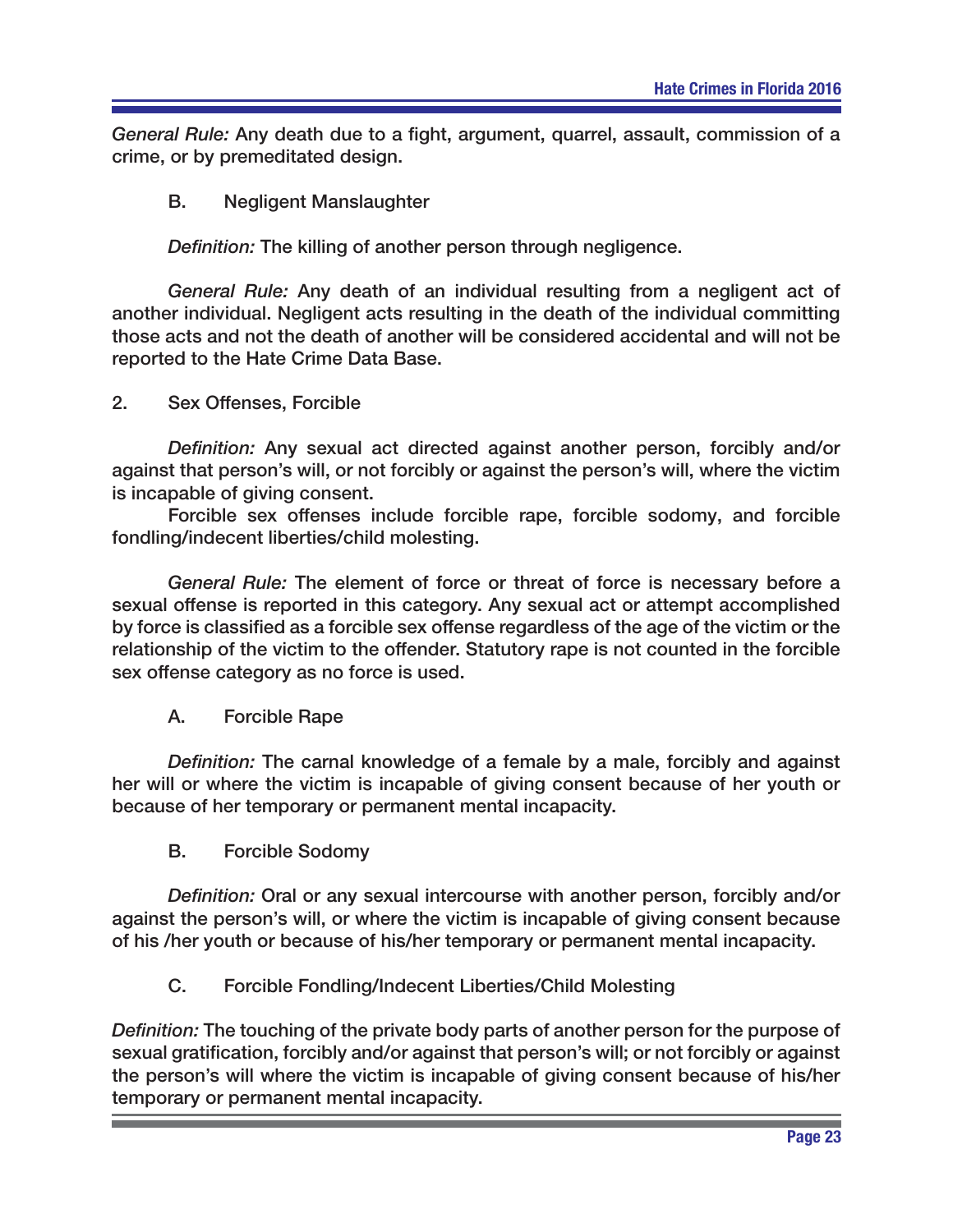#### 3. Robbery

*Definition:* The taking, or attempting to take, anything of value under confrontational circumstances from the control, custody, or care of another person by force or threat of force or violence, and/or putting the property custodian in fear.

*General Rule:* Robbery differs from larceny in that it is aggravated by the element of force or threat of force to the custodian of the property. The custodian, who may be the owner or person having custody of the property, is directly confronted by the perpetrator and is threatened with force or fears that force will be used.

#### 4. Aggravated Assault

*Definition:* An unlawful attack by one person upon another where either the offender displays a weapon or the victim suffers obvious severe or aggravated bodily injury involving apparent broken bones, loss of teeth, possible internal injury, severe laceration, or loss of consciousness.

*General Rule:* All felonies and aggravated assaults are classified in this category. Not included are assaults with intent to rob or rape. Attempts to commit these crimes are reported in the categories of robbery or rape.

 An assault, or threat of an assault, with any weapon or item used as a weapon other than hands, fists, and feet, is classified as an aggravated assault. It is not necessary that injury be inflicted.

When personal weapons (hands, fists, feet, etc.) are used, the victim must be seriously injured by these personal weapons. Usually this involves a broken bone or injury so severe that the victim should be admitted to a hospital beyond mere emergency room treatment.

## 5. Burglary/Breaking and Entering

*Definition:* The unlawful entry into a building or other structure with the intent to commit a felony or theft.

*General Rule:* Report as one offense any unlawful entry or attempted forcible entry of any dwelling, house, attached structure, public building, shop, office, factory, storehouse, apartment, house trailer, warehouse, mill, barn, other building, ship, or railroad car. If there is apparent unlawful entry and the offender has not completed an act or the actions or intent of the offender are unknown, it is reported as a burglary.

Any time force of a physical nature has been used in order to gain entrance to some premises, the attempted burglary is reported.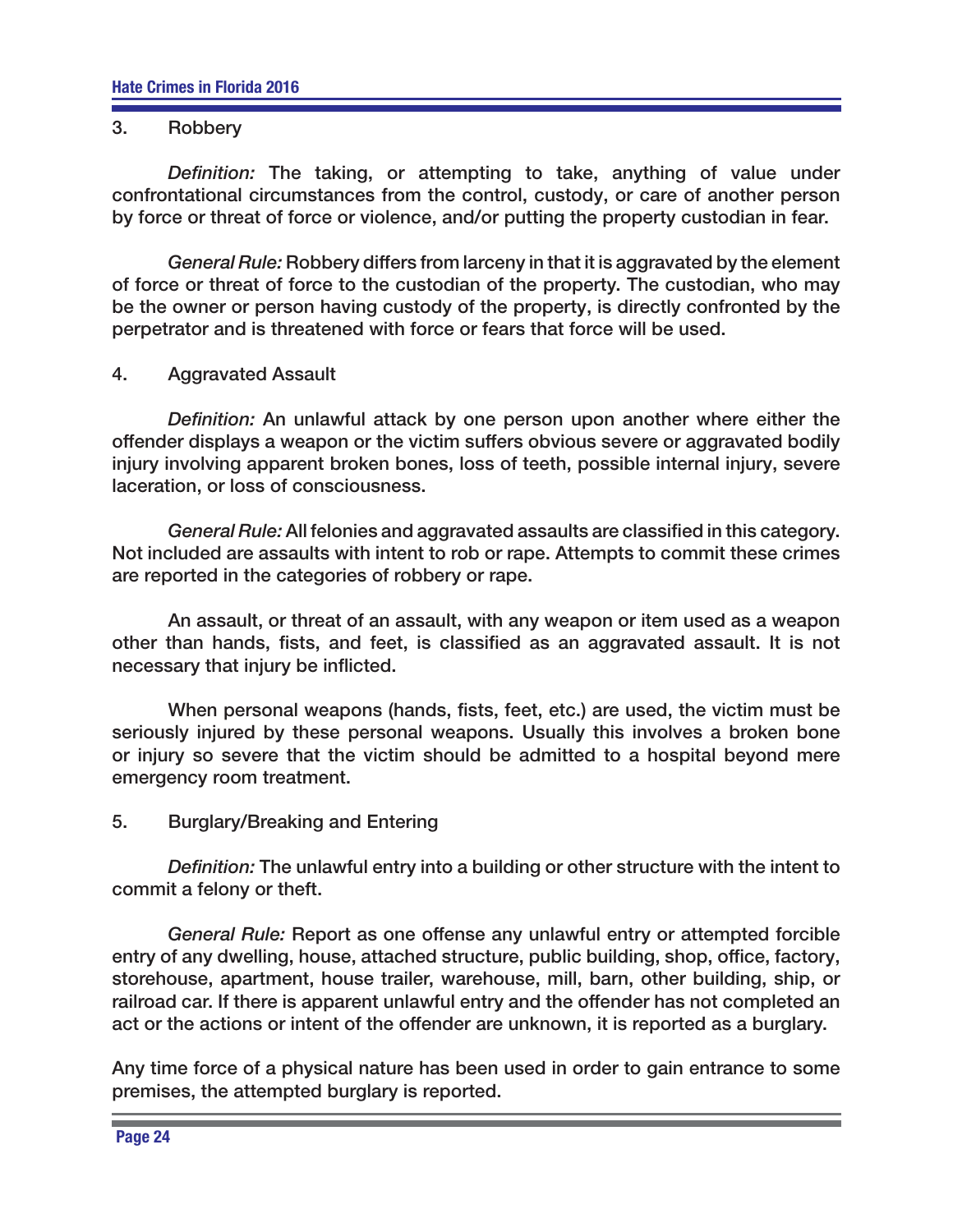Any time there is an uncertainty as to why entry was made to a structure, it is reported as a burglary.

 Any time force of a physical nature has been used in order to gain entrance to some premises, the attempted burglary is reported.

Breaking into a vehicle is not reported as burglary, but as a larceny.

6. Larceny/Theft Offenses

Definition: The unlawful taking, carrying, leading, or riding away of property from the possession, or constructive possession, of another person.

Larceny/theft offenses include pocket picking, purse-snatching, shoplifting, theft from a building, theft from a motor vehicle (including motor vehicle parts/ accessories), theft of bicycles, and all other types of larcenies.

*General Rule:* Embezzlement; fraudulent conversion of entrusted property; conversion of goods lawfully possessed by bailees, lodgers, or finders of lost property; obtaining money or property by false pretenses; larceny by check; larceny after trust; and larceny by bailee, are all classified as either fraud or embezzlement.

 Thefts from rented property or from property that has been rented are not classified as larceny. This type of incident is considered a fraud, i.e., defrauding an innkeeper, failure to return rented property, etc.

7. Motor Vehicle Theft

**Definition: Theft of a motor vehicle.** 

*General Rule:* Any theft of a motor vehicle is reported in this category.

Joy riding should be classified as a motor vehicle theft with the vehicle being shown as stolen and recovered.

8. Kidnapping/Abduction

*Definition:* The unlawful seizure, transportation, and/or detention of a person against his/her will, or of a minor without the consent of his/her custodial parent(s) or legal guardian.

General Rule: The kidnapping offense should be recorded regardless of the length of time the victim was detained/held. Kidnapping or false imprisonment is a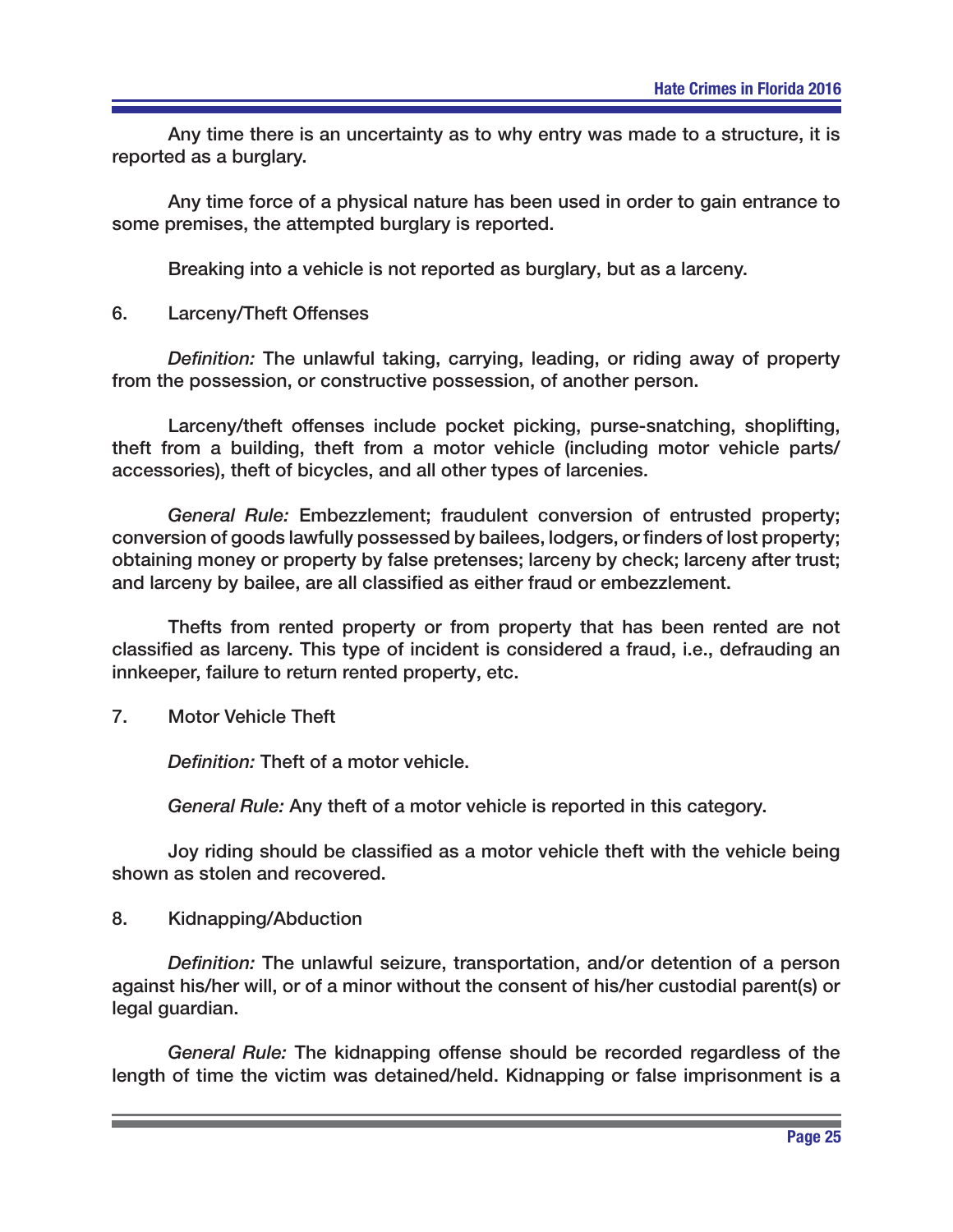by-product of many crimes, such as rape or robbery, and as such would not normally be counted as a separate offense.

#### 9. Arson

*Definition:* To unlawfully and intentionally damage, or attempt to damage, any real or personal property by fire or incendiary device.

Special Instructions: Suspicious fires associated with hate-motivated incidents should be classified as arson. If the investigation later proves that arson has not occurred, the Offense Code can be modified.

#### 10. Simple Assault

*Definition:* An unlawful physical attack by one person upon another where neither the offender displays a weapon, nor the victim suffers obvious severe or aggravated bodily injury.

*General Rule:* All physical assaults not classified in the aggravated assault category are reported as simple assault. This would include those assaults where no weapons, other than personal, were used and which resulted in only minor injuries.

#### 11. Bribery

*Definition:* The offering, giving, receiving, or soliciting of anything of value (i.e., a bribe, gratuity, or kickback) to sway the judgment or action of a person in a position of trust and/or influence.

*Special Instructions:* The person offering or receiving a bribe will be considered the offender in these incidents. The victim will be the individual or business most affected by the bribe, or if the entity cannot be defined, the crime will be classified as a crime against society.

For example, a bank official is bribed not to qualify a Hispanic family for a home loan for a particular neighborhood.

#### 12. Embezzlement

*Definition:* The unlawful misappropriation by an offender for his/her own or purpose, money, property, or some other thing of value entrusted to his/her care, custody, or control.

*General Rule:* Any time a person entrusted with anything of value during the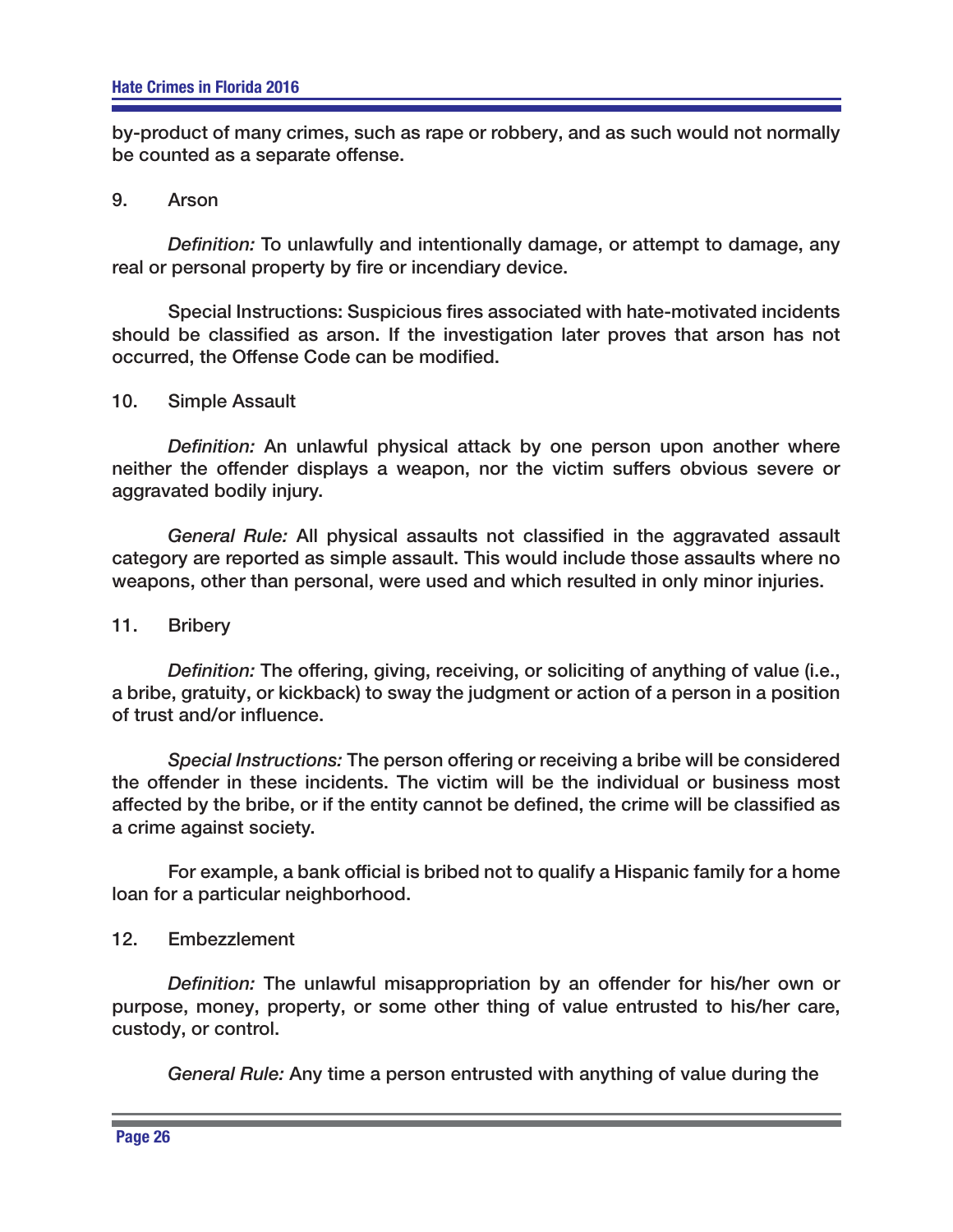normal course of operations and the function assigned, misappropriates such item, it is classified in this category.

#### 13. Fraud Offenses

*Definition:* The intentional perversion of the truth for the purpose of inducing another person or entity, in reliance upon it, to part with something of value or to surrender a legal right.

Fraud offenses include false pretenses/swindle, impersonation, wire fraud, theft of rental cars (i.e., not returned or obtained by fraud), and other types of fraud.

*General Rule:* Fraudulent conversion of entrusted property; conversion of goods lawfully possessed by bailees, lodgers, or finders of lost property; obtaining money or property by false pretenses; larceny after trust; and larceny by bailee, are all reported in this category.

 When a fraud is committed in which a counterfeit item is used or a forgery is committed in carrying out the fraud, the counterfeit or forgery is considered an integral part of fraud.

#### 14. Counterfeiting/Forgery

**Definition:** The altering, copying, or imitation of something without authority or right, with the intent to deceive or defraud by passing the copy or thing altered or imitated as that which is original or genuine; or the selling, buying, or possession of an altered, copied, or imitated thing with the intent to deceive or defraud.

#### 15. Extortion/Blackmail

*Definition:* Obtaining money, property, or any other thing of value, either tangible or intangible, from another person through the use or threat of force, misuse of authority, threat of criminal prosecution, or the destruction of the victim's reputation or social standing, or through other coercive measures.

#### 16. Intimidation

*Definition:* To unlawfully place another person in fear of bodily harm through verbal threats without displaying a weapon or subjecting the victim to actual physical attack.

Intimidation includes, but is not limited to, the following offenses:

! Breach of peace/disorderly conduct.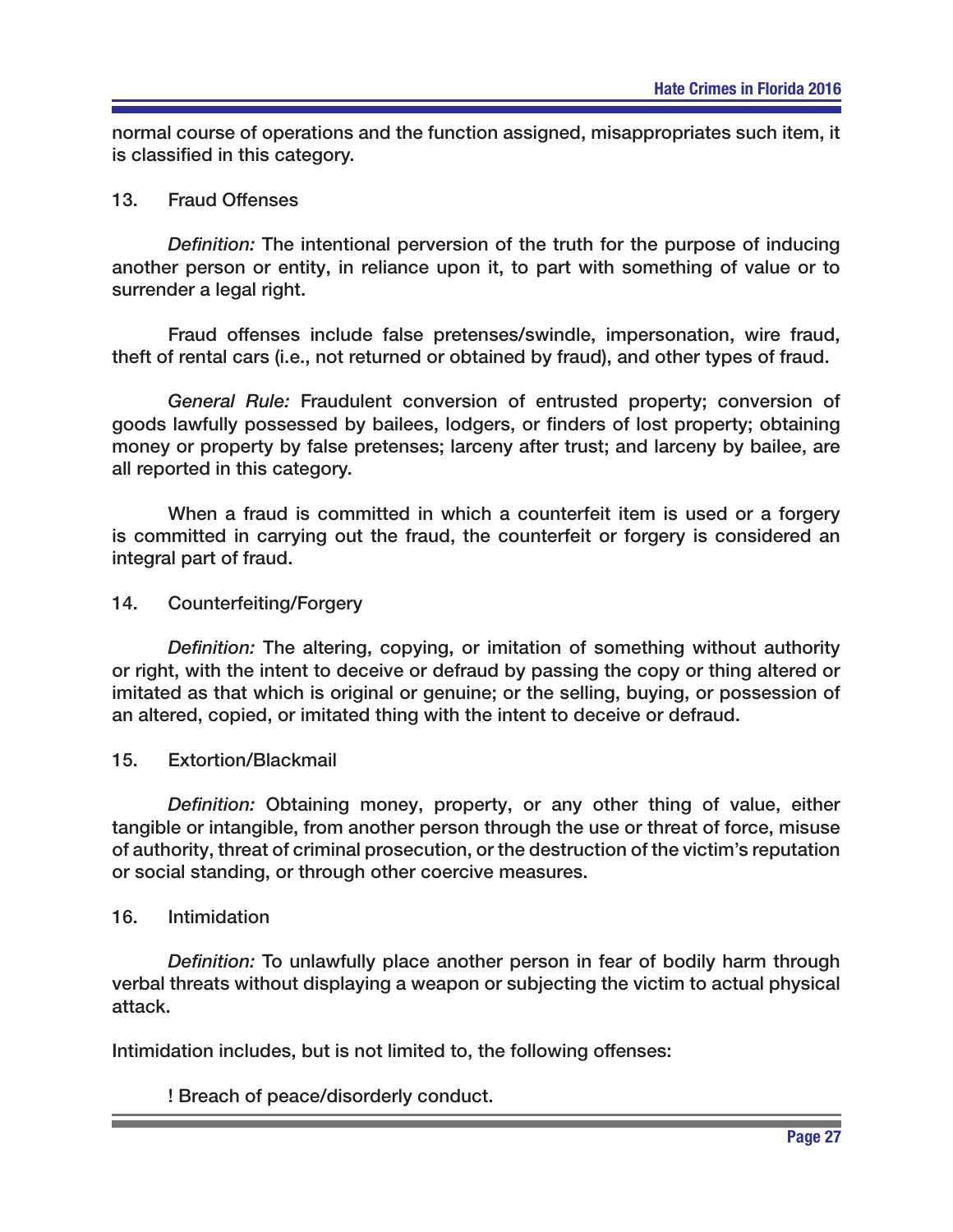! Applying unlawful standards, procedures, or intimidating a qualified voter.

! Corruptly influencing voting by bribery, menace, threat, or corruption.

17. Sex Offenses, Non-Forcible (Except Prostitution/Commercialized Sex)

*Defi nition:* Unlawful sexual intercourse, sexual contact, or other unlawful behavior or conduct intended to result in sexual gratification without force or threat of force and where the victim is capable of giving consent. This category may conclude obscenity offenses.

A. Sex Offenses

Indecent Exposure

*Definition:* Exposure by the offender of his/her private body parts to the sight of another person in a lewd or indecent manner in a public place.

**B.** Obscenity Offenses

*Definition:* Conduct which, by community standards, is deemed to corrupt public morals by its indecency and/or lewdness. This may include:

Obscene Communication/Telephone Call

*Defi nition:* To make or transmit a lewd, indecent, or lascivious telephone call or other communication.

Obscene Material/Pornography

*Definition:* To unlawfully manufacture, publish, sell, buy, or possess material (e.g., literature, photographs, statuettes, etc.) which, by community standards, is deemed capable of corrupting public morals.

*Special Instructions:* The persons willfully participating in these activities will be considered the offenders in these incidents. The victim will be the individual or business suffering the greatest embarrassment, harassment, or financial loss due to the offense.

18. Destruction/Damage/Vandalism of Property

Definition: The willful and/or malicious destruction, damage, or defacement of public or private property, real or personal, without the consent of the owner or the person having care, custody or control of the property.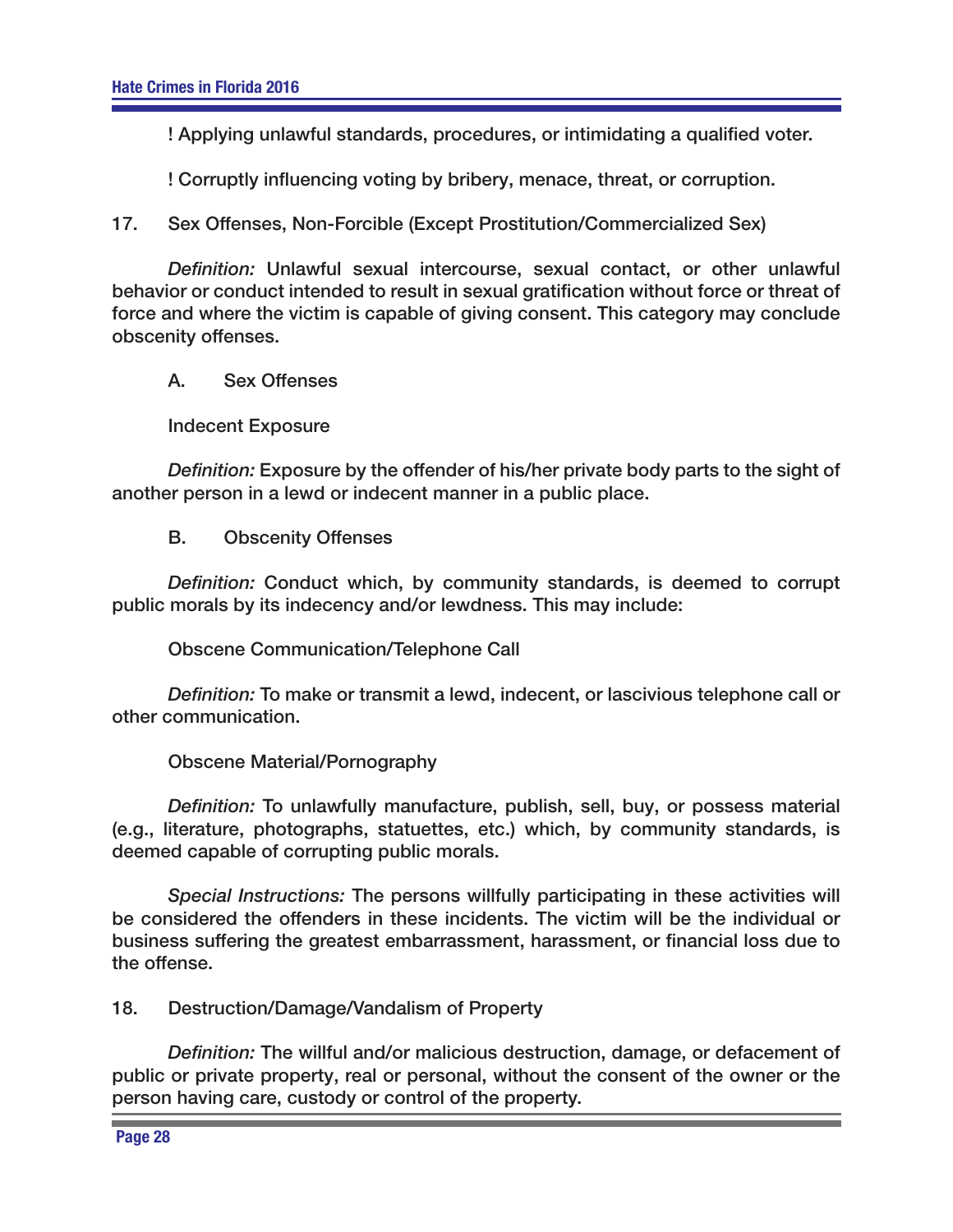# 19. Weapons Violations

*Definition:* The violation of laws or ordinances prohibiting the manufacture, sale, purchase, transportation, possession, or use of firearms, cutting instruments, explosives, incendiary devices, or other deadly weapons.

#### 20. Trespassing

*Definition:* To enter unlawfully upon the real property of another person. To enter or remain in any property, structure, or conveyance without being authorized, licensed, or invited.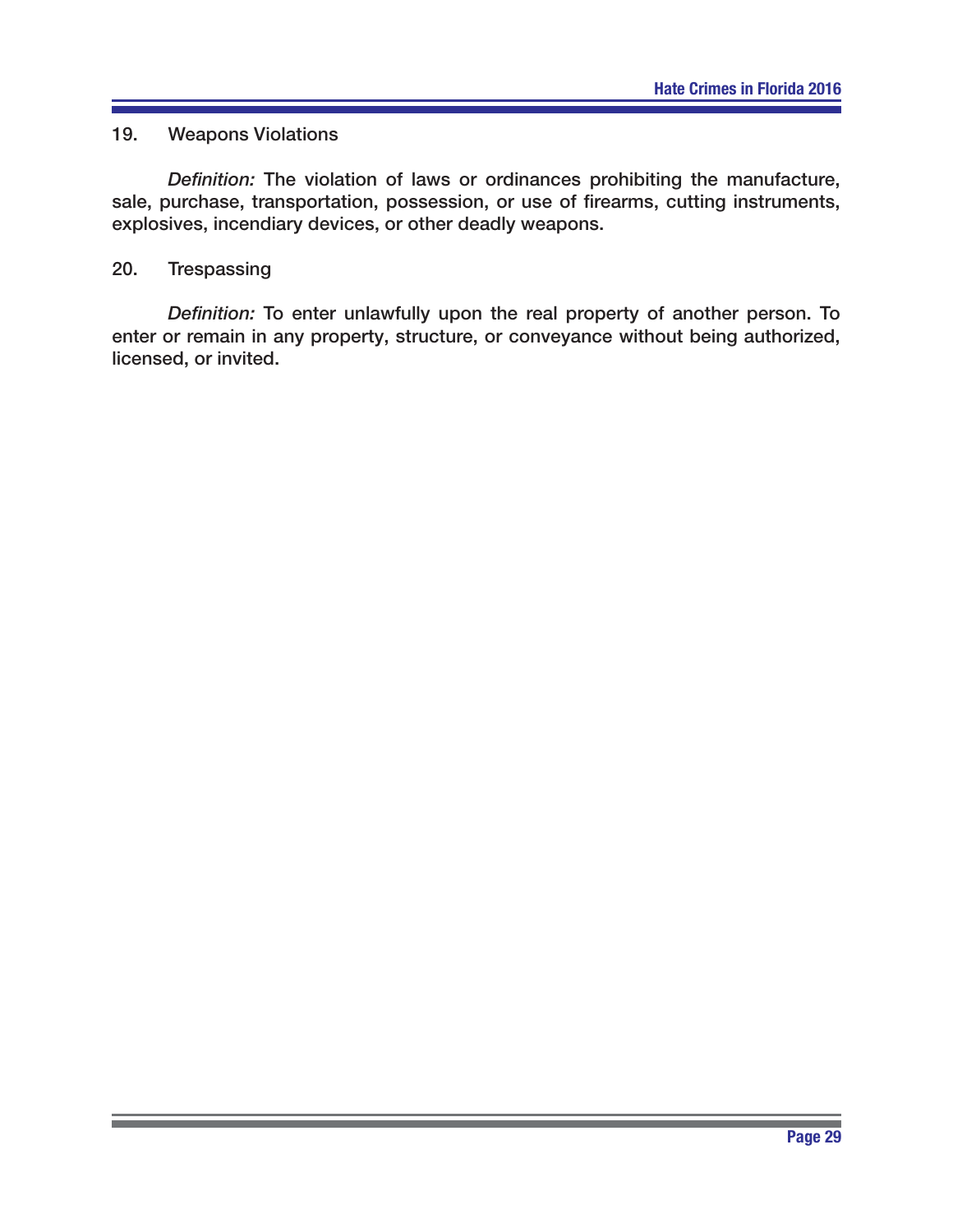# **Appendix 2 - Florida Attorney General's Office of Civil Rights** *Hate Crimes Training Program*

The Florida Attorney General's Office of Civil Rights has developed a hate crimes training program specifically designed to train law enforcement officers, detectives/ investigators, supervisory personnel and command staff in the detection, investigation, processing and reporting of hate crimes. This training is available upon request without charge to any Florida law enforcement agency.

For more information, contact:

The Florida Attorney General's Office Office of Civil Rights 107 West Gaines Street Tallahassee, Florida 32301 (850) 414 -3300